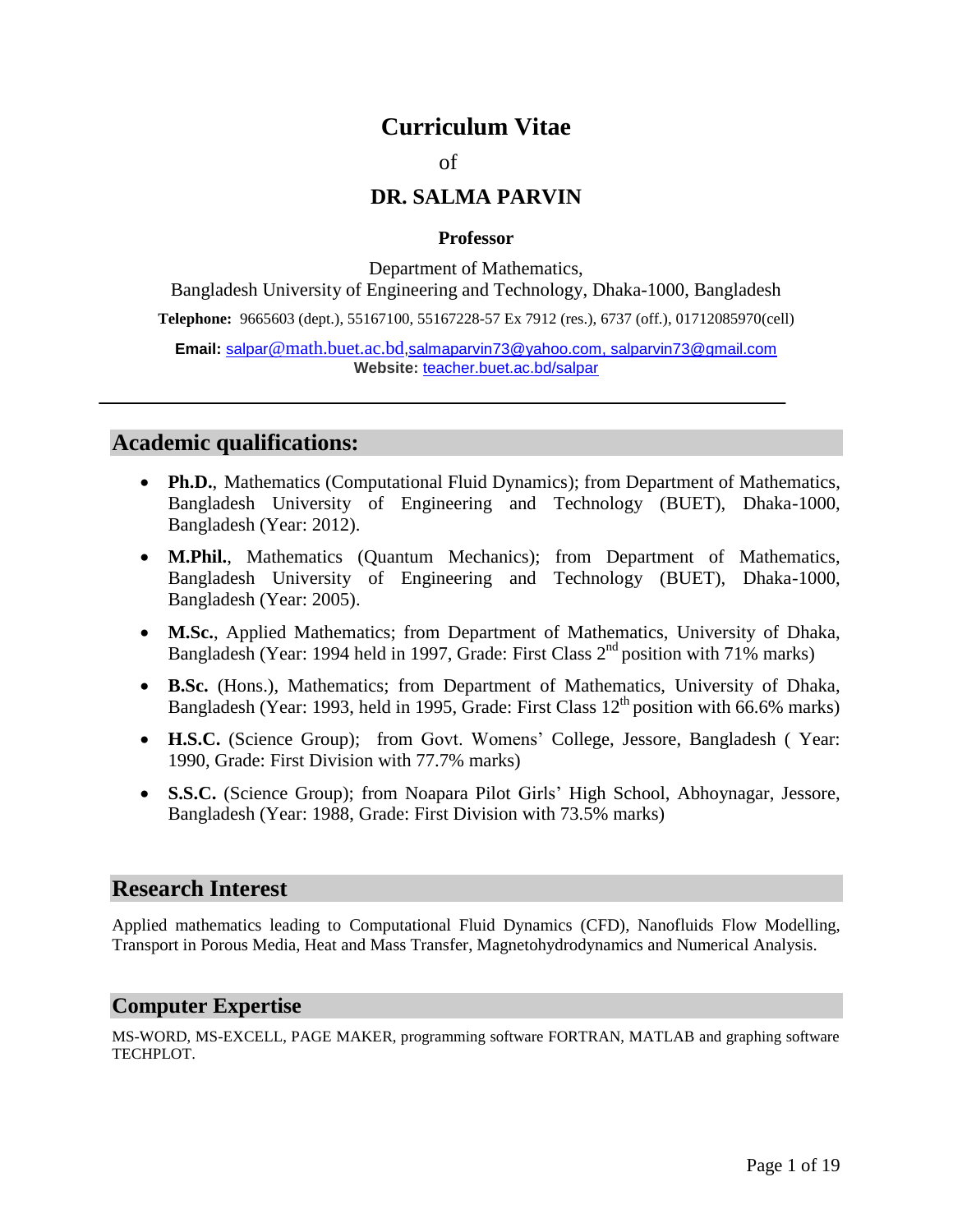#### **Achievements**

- a) Awarded travel grant from IMU to attend the Conference on Global Approach to the Gender Gap in Mathematical, Computing and Natural Sciences: How to Measure It, How to Reduce It ? November 04-08, 2019, Abdus Salam International Centre for Theoretical Physics (ICTP), Trieste, Italy.
- b) Awarded travel grant to attend the annual conference of the Indian Women and Mathematics (IWM 2019), June 10-12, 2019, Indian Institute of Technology Bombay, Mumbai, India.
- c) Awarded travel grant to attend the International Conference on Mathematical Methods and Computation (ICOMAC 2019), 20th & 21st February 2019, PG & Research Department of Mathematics, Jamal Mohamed College (Autonomous), Tiruchirappalli, Tamil Nadu, India.
- d) Awarded Open Arms travel grant to attend ICM 2018 (August  $1 9$ ), Reo De Janeiro, Brazil.
- e) Awarded travel grant to attend the annual conference of the Indian Women and Mathematics (IWM 2018), June 21-23, 2018 Shiv Nadar University NH91, Tehsil Dadri, Gautam Buddha Nagar, Greater Noida, Uttar Pradesh, India
- f) Awarded travel grant to attend the Symposium for South Asian Women in Mathematics, 12-15 October, 2017, Tribhuvan University, Kathmandu, Nepal.
- g) Awarded travel grant From BUET to attend 19th International Conference on Mathematical, Computational Science and Engineering ICMCSE 2017, Toronto, Canada, June 15-16, 2017
- h) Awarded NANUM 2014 travel grant to attend both ICWM 2014 (August 12 and 14) and ICM 2014 (August  $13 - 21$ ), Seoul, Korea.
- i) Awarded travel grant From BUET to attend 3<sup>rd</sup> CUTSE International Conference 2011, Curtin University, Miri, Sarawak, Malaysia, 08-09 November, 2011.
- j) Best paper award for the paper titled "Double diffusive natural convection in a partially heated cavity using nanofluid" in *Global Engineering, Science & Technology Conference,* 28-29 December, 2012, BIAM*,* Bangladesh, Paper ID: 922.
- k) Best paper award for the paper titled "Joule Heating Effect on MHD Combined Convection in a Lid-driven Cavity Heated from Wavy Bottom Surface" in *3rd CUTSE International Conference* 2011, 08-09 November, 2011, Curtin University, Sarawak Campus, Malaysia, pp. 011-017.
- l) Fellowship award in recognition of contribution to the body of knowledge on 29 December 2012 by Global Institute of Science & Technology, 31 Blacke Street, Berwick 3806, Victoria, Australia**.**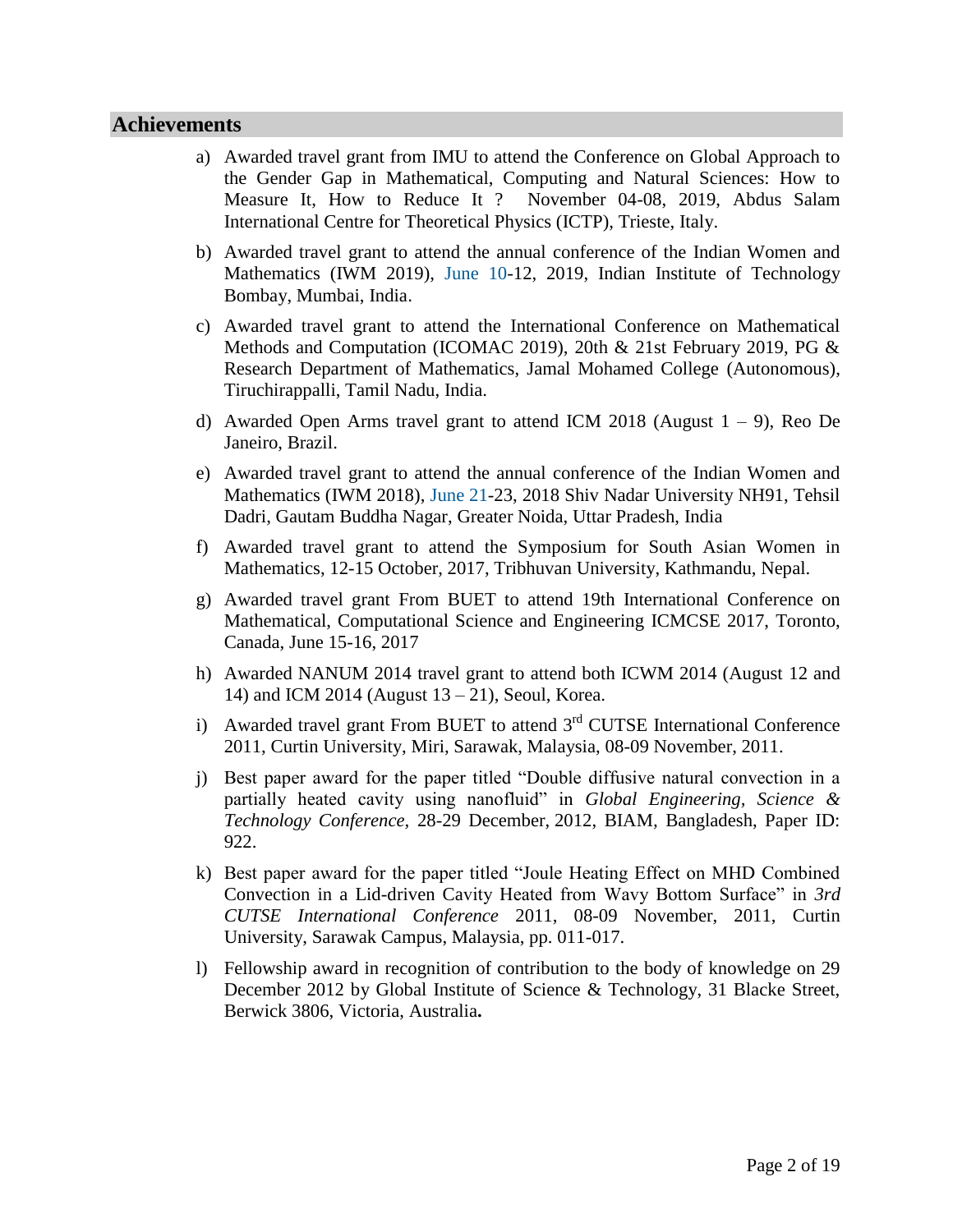#### **Scholarships**

- Dhaka University Merit Scholarship (1994-1994)
- Jessore Education Board's Scholarship award for H.S.C. result (1991-1993)
- Jessore Education Board's Scholarship award for S.S.C. result (1989-1990)
- Junior Education Scholarship award for  $8<sup>th</sup>$  grade high school (1986-1988)
- Primary Education Scholarship award for  $5<sup>th</sup>$  grade primary school (1983-1985)

### **Work experience**

- Professor in the Department of Mathematics, Bangladesh University of Engineering and Technology, Dhaka – 1000, Bangladesh (3rd December 2016 to till date).
- Associate Professor in the Department of Mathematics, Bangladesh University of Engineering and Technology, Dhaka – 1000, Bangladesh ( $12<sup>th</sup>$  June 2013 to  $2<sup>nd</sup>$  December 2016).
- Assistant Professor in the Department of Mathematics, Bangladesh University of Engineering and Technology, Dhaka – 1000, Bangladesh ( $6<sup>th</sup>$  April 2009 to  $11<sup>th</sup>$  June 2013).
- Lecturer in the Department of Mathematics, Bangladesh University of Engineering and Technology, Dhaka – 1000, Bangladesh ( $1<sup>st</sup>$  December 2004 to  $5<sup>th</sup>$  April 2009).
- Part time Teacher in the Department of Mathematics, Bangladesh University of Engineering and Technology, Dhaka – 1000, Bangladesh (From April-2002 to October-2004).
- Teaching Assistant in the Department of Mathematics, Bangladesh University of Engineering and Technology, Dhaka – 1000, Bangladesh (From October-2000 to September-2001).

### **Contribution to the University Administration**

- Working as an Assistant Provost in the Chattri Hall, BUET from 22-01-2013 to 13-03-2018.
- Worked as Provost in charge in the Chattri Hall, BUET for several times during the time from June 2015 to March 2018.

#### **Supervisor for Postgraduate research**

- **Supervision of Completed Graduate Research Work**: **Two** Master of Philosophy (M. Phil.) students.
- **Supervision of On-going Graduate Research Work**: Currently supervising **nine** postgraduate students (**Two** doctor of Philosophy (Ph.D), **Four** of Master of Philosophy (M. Phil.) and **Three** of Master of Science (MS) program).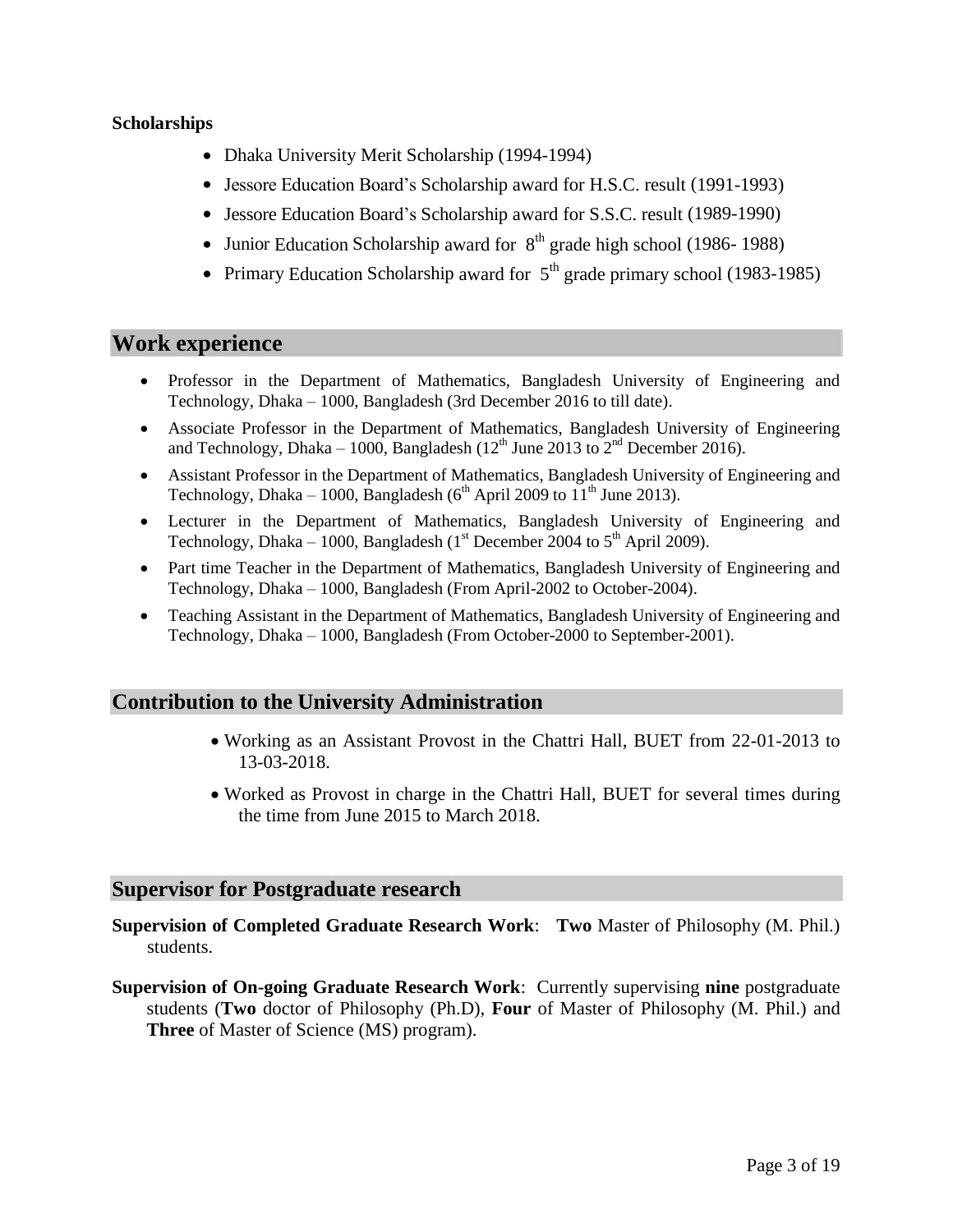#### **Project coordination**

Director of the research project titled **" Numerical Study of Heat Transfer and Entropy Generation through a Nanofluid-Based Direct Absorption Solar Collector "** financed by University Grants Commission, Agargaon, Dhaka, Bangladesh.(from 01-04-2015 to 31-03-2016)

#### **Membership of the Different Organizations**

- 1. Life Registered Graduate of University of Dhaka.
- 2. Life Member of Dhaka University Alumni Association.
- 3. Life Member of Dhaka University Mathematics Alumni Association.
- 4. Life Member of BUET Alumni Association.
- 5. Life Member of Bangladesh Mathematical Society.
- 6. Executive Member of Bangladesh Mathematical Society (2009-2011, 2013-2015)**.**
- 7. Life Member of Bangladesh Academy of Science.
- 8. **IMU Committee for Women in Mathematics (CWM) Ambassador for Bangladesh (**[http://www.mathunion.org/fileadmin/templates/wim/Other\\_Uploads/CWMAmba](http://www.mathunion.org/fileadmin/templates/wim/Other_Uploads/CWMAmbassadorslistposted2016.pdf) [ssadorslistposted2016.pdf\)](http://www.mathunion.org/fileadmin/templates/wim/Other_Uploads/CWMAmbassadorslistposted2016.pdf)
- 9. **Member Secretary of the Board of Post Graduate Studies (BPGS) in the dept. of mathematics , BUET, ( October 2013 to September 2018)**
- 10. Member of the Board of Post Graduate Studies (BPGS), Department of mathematics, BUET.
- 11. Member of the Board of Undergraduate Studies (BUGS), Department of mathematics, BUET.
- 12. Member of the Faculty of Engineering, Bangladesh University of Engineering and Technology, Dhaka-1000, Bangladesh.
- 13. Member of the Academic Council, Bangladesh University of Engineering and Technology, Dhaka-1000, Bangladesh.

### **Professional Work at National and International Levels**

#### **External examiner experience**

Served as external examiner of M.Phil and Ph.D examination in home and abroad

#### **Reviewer**

Served as reviewer of many articles of more than 30 different international journals/Conference Proceedings

#### **Member of the Organizing committee of**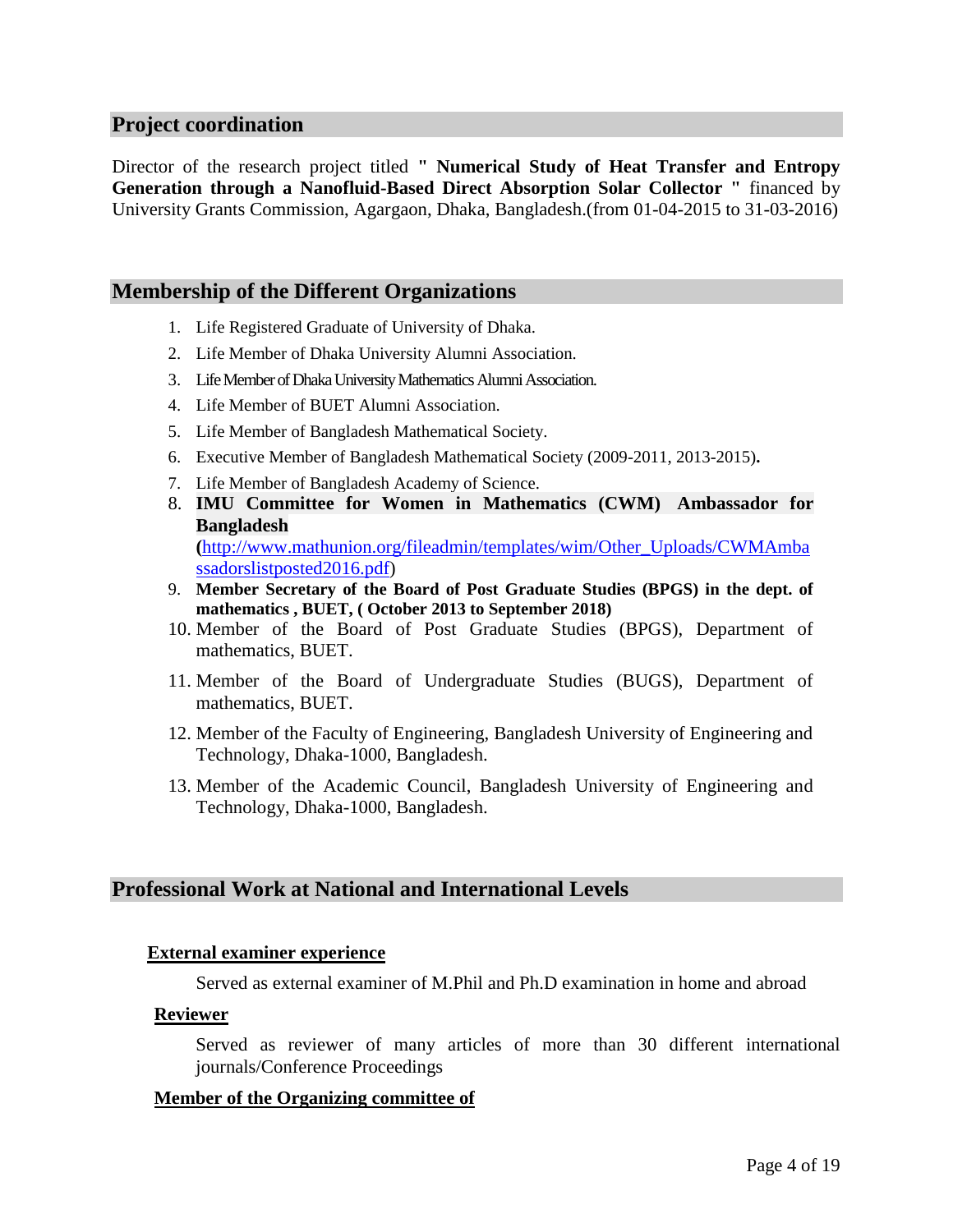- (i) 8<sup>th</sup> National Undergraduate Mathematics Olympiad 2016 (Final Round)
- (ii) 7<sup>th</sup> National Undergraduate Mathematics Olympiad 2015 (Dhaka South Region)
- (iii) 5<sup>th</sup> National Undergraduate Mathematics Olympiad 2013 (Dhaka Region )
- (iv) Inter University Mathematical Olympiad 2009
- (v)  $16<sup>th</sup>$  [International Mathematics Conference](http://www.buet.ac.bd/math/mathconf09/) 2009

### **List of Publications**

.

- a) **Journal publication (***recognized and refereed journals/proceedings***)**:
	- 1. A Nahar, M Hasanuzzaman, **S Parvin**, Computational Modeling for Photovoltaic Thermal System, [ICCA 2020: Proceedings of the International Conference on](https://dl.acm.org/doi/proceedings/10.1145/3377049)  [Computing Advancements,](https://dl.acm.org/doi/proceedings/10.1145/3377049) January 2020, Article No.: 51, Pages 1–7; [https://doi.org/10.1145/3377049.3377129.](https://doi.org/10.1145/3377049.3377129)
	- **2.** A. K. Azad, M.M. Rahman, **Salma Parvin** , Mahtab Uddin and M. R. Islam, (2020) Effect Of Joule Parameter On Mhd Mixed Convection In An Open Channel With Semi-Circular Heater On The Bottom Wall; ARPN Journal of Engineering and Applied Sciences, 15(1), (2020) 113 – 121.
	- 3. Ayesha Siddiqua and **Salma Parvin**, Heatline analysis for mixed convection flow of nanofluid in a two sided lid-driven cavity with a heat generating block: effect of Reynolds number, AIP Conference Proceedings 2121, 070010 (2019); [https://doi.org/10.1063/1.5115917.](https://doi.org/10.1063/1.5115917)
	- 4. Tanzia Zerin Khan and **Salma Parvin**, Effects of Lewis Number on Two Phase Natural Convection Flow of Nanofluid inside a Square Cavity with an Adiabatic Obstacle, AIP Conference Proceedings 2121, 070007 (2019); https://doi.org/10.1063/1.5115914.
	- 5. Abdul Karim, Md. Motahar Hossain, **Salma Parvin**, and Md. Abdul Hakim Khan, Hemodynamic Blood Flow through a Section of Human Artery under the Effect of Applied Magnetic Field, AIP Conference Proceedings 2121, 050010 (2019); https://doi.org/10.1063/1.5115897.
	- 6. Afroza Akter and **Salma Parvin**, Numerical analysis of a blood flow model for arterial stenosis in presence of external magnetic field, AIP Conference Proceedings 2121, 100001 (2019); https://doi.org/10.1063/1.5115932.
	- 7. **Salma Parvin** and Afroza Akter, Mathematical modelling and simulation of blood flow considering shear rate dependent viscosity through arterial stenosis in presence of magnetic field, American International Journal of Research in Science,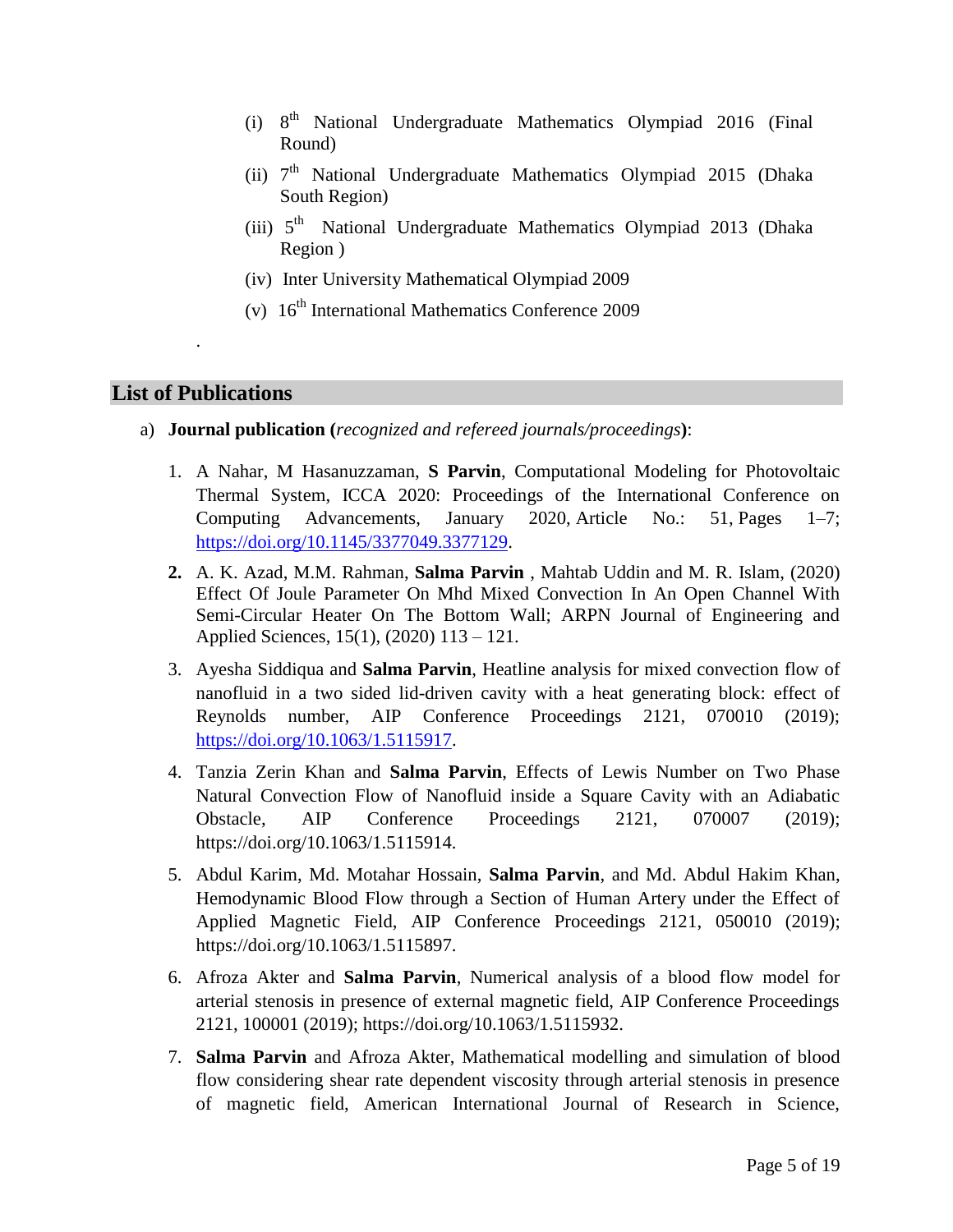Technology, Engineering & Mathematics, Special Issue of 5th International Conference on Mathematical Methods and Computation (ICOMAC -2019), February 20-21, 2019, pp. 373-379.

- 8. Afroza Nahar , M. Hasanuzzaman, N.A. Rahim, **S. Parvin**, Numerical investigation on the effect of different parameters in enhancing heat transfer performance of photovoltaic thermal systems, Renewable Energy, Vol. 132, pp. 284-295, (2019).
- 9. M. A. H. Khan, **S. Parvin** and A. Sultana, A Numerical Study on Acoustic Streaming and Tissue Heating During Magnetic Resonance guided High Intensity Focused Ultrasound Through Blood Vessel with an Obstacle, Proceedings of 3rd Thermal and Fluids Engineering Conference (TFEC), TFEC-2018-21810, pp. 129-141, (2018).
- 10. Afroza Akter and **Salma Parvin**, Numerical Analysis of Heat Generation Effect on MHD natural convection flow in a L Shaped cavity, Journal of Engineering Mathematics and Statistics, Volume 2 Issue 1, pp. 1-8, (2018).
- 11. A. Akter, **S. Parvin**, Analysys of Natural convection Flow in a Trapezoidal cavity Containing a Rectangular Heated Body in Presence of External Oriented magnetic Field, *Journal of Scientific Research*, Vol. 10, No.1, pp. 11-23, (2018)..
- 12. **Salma Parvin**, Ayesha Siddiqua and Md. Elias, Effect of Reynold's Number for Mixed Convection Flow of Nanofluid in a Double Lid Driven Cavity with Heat Generating Obstacle, Heat and Mass Transfer Research Journal Vol. 1, No. 1, pp. 79- 87, 2017.
- 13. Afroza Akter and **Salma Parvin**, Numerical Analysis of Heat Generation Effect on Natural Convection Flow in a Trapezoidal Cavity Containing a Rectangular Heated Body, Journal of Engineering Mathematics and Statistics, Volume 1 Issue 2&3, pp. 1-15, (2017).
- 14. **Salma Parvin**, Aysha Sultana, A Computational Study for Investigating Acoustic Streaming and Heating during High Intensity Focused Ultrasound through Blood Vessel with an Obstacle, AIP Conference Proceedings 1851, 020054 (2017); doi: 10.1063/1.4984683.
- 15. A.K. Azad, **Salma Parvin**, and Md. Mustafa Kamal Chowdhury, Effects of Hartmann Number on Combined Convection in a Channel with Cavity Using Cu-Water Nanofluid, AIP Conference Proceedings 1851, 020081 (2017); doi: 10.1063/1.4984710.
- 16. **Salma Parvin,** Md. Sajid Ahmed, Raju Chowdhury, Effect of Solar Irradiation and Mass Flow Rate on Forced Convective Heat Transfer through a Nanofluid-Based Direct Absorption Solar Collector, AIP Conference Proceedings 1851, 020067 (2017); doi: 10.1063/1.4984696.
- 17. Raju Chowdhury, **Salma Parvin**, Md. Abdul Hakim Khan, Double-diffusive Natural Convection of Cu-Water Nanofluid in a Window Shaped Cavity Containing Multiple Obstacles with a Heater on Bottom Wall, AIP Conference Proceedings 1851, 020027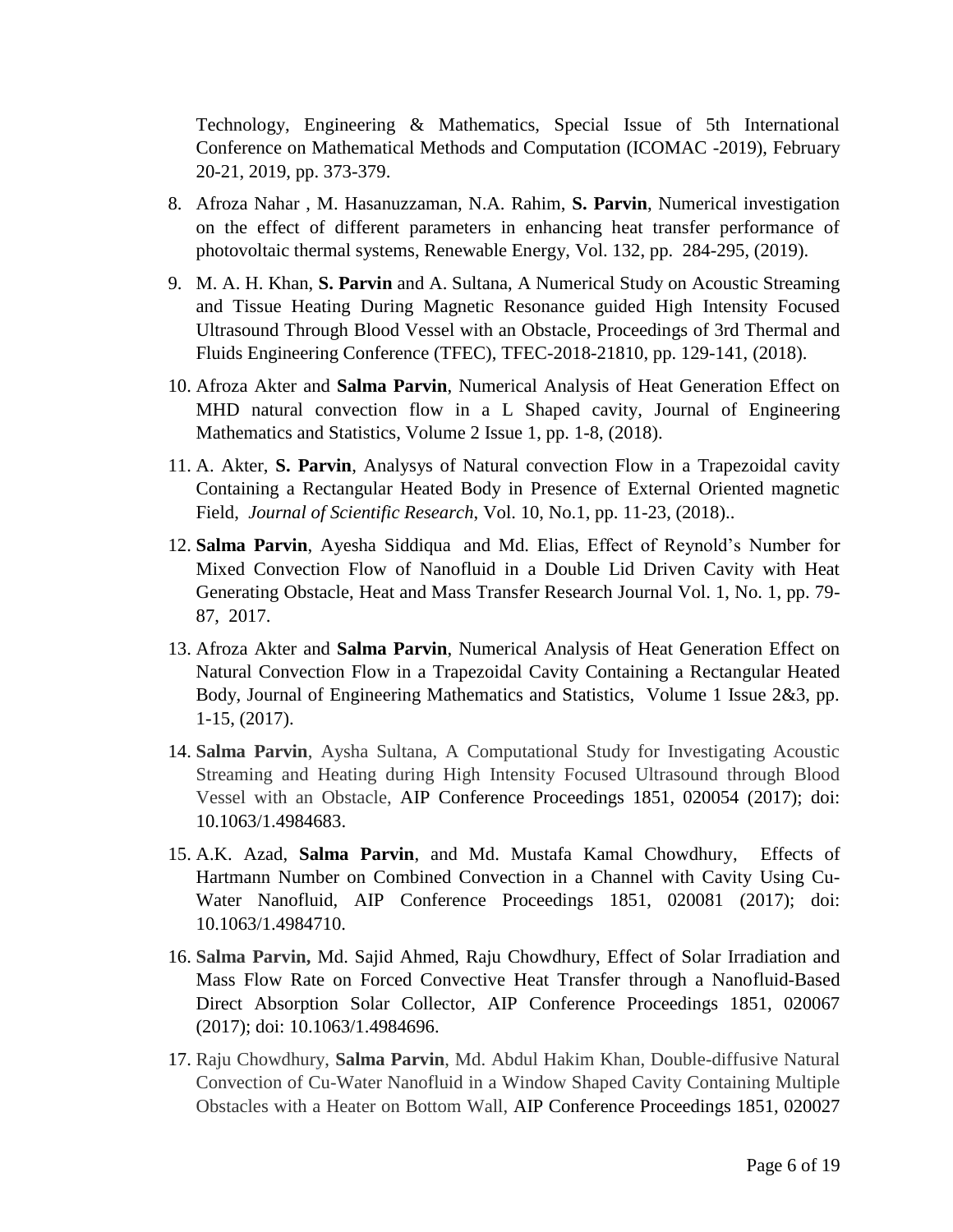(2017); doi: 10.1063/1.4984656.

- 18. **Salma Parvin** and Afroza Akter, Effect of Magnetic Field on Natural Convection flow in a Prism Shaped Cavity Filled with Nanofluid, Procedia Engineering Vol. 194C pp. 421-427, 2017.
- 19. Raju Chowdhury, **Salma Parvin**, Md. Abdul Hakim Khan, Numerical Study of Double-diffusive Natural Convection in a Window Shaped Cavity Containing Multiple Obstacles Filled with Nanofluid, Procedia Engineering, Vol. 194C pp. 471 – 478, 2017.
- 20. **Salma Parvin** and M.A. Alim**,** Influence of Mass Flow Rate on Forced Convective Heat Transfer through a Nanofluid Filled Direct Absorption Solar Collector**,**  International Journal of Mechanical, Aerospace, Industrial, Mechatronic and Manufacturing Engineering Vol:11, No:6, pp. 1107-1111, 2017.
- 21. **Salma Parvin**, Raju Chowdhury, M.A.H Khan and M.A. Alim, Performance Of Nanofluid In Free Convective Heat Transfer Inside A Cavity With Non-Isothermal Boundary Conditions, Mechanical Engineering Research Journal, Vol. 10, pp. 01-06, 2016.
- 22. **Salma Parvin**, Rehena Nasrin and M.A. Alim, Effect of Solid Volume Fraction on Forced Convective Flow of Nanofluid through Direct Absorption Solar Collector, *Applications and Applied Mathematics: An International Journal*, Special Issue No. 2, pp. 9-21, 2016.
- 23. Rehena Nasrin , **Salma Parvin** and M.A. Alim, Prandtl number effect on assisted convective heat transfer through a solar collector, *Applications and Applied Mathematics: An International Journal*, Special Issue No. 2, pp. 22-36, 2016.
- 24. R. Chowdhury, **S. Parvin**, M. A. H. Khan, Finite Element Analysis of Doublediffusive Natural Convection in a Porous Triangular Enclosure Filled with Al2O3 water Nanofluid in Presence of Heat Generation, *Helyon*, Vol. 2 (8) e00140, pp. 1-20, 2016.
- 25. **Salma Parvin**, and Ayesha Siddiqua, Heat Line Analysis for MHD Mixed Convection Flow of Nanofluid within a Driven Cavity Containing Heat Generating Block, *AIP Conference Proceedings*, 1754, 050001; doi: 10.1063/1.4958392, 2016.
- 26. Raju Chowdhury, **Salma Parvin**, and Md. Abdul Hakim Khan, Natural convective heat and mass transfer in a porous triangular enclosure filled with nanofluid in presence of heat generation, *AIP Conference Proceedings*, 1754, 050004; doi: 10.1063/1.4958395, 2016.
- 27. M. M. Rahman, M. S. Alam, **S. Parvin** and K. Vajravelu, Finite Element Simulation for Heatline Visualization of Natural Convective Flow and Heat Transfer inside a Prismatic Enclosure, *International Journal of Heat and Technology*, Vol. 34, No. 3, pp. 391-400, 2016.
- 28. **Salma Parvin**, M.A. Alim And N.F. Hossain, Heat and Mass Transfer due to Double Diffusive Mixed Convection in a Parallel Plate Reactor with Chemical Reaction and Heat Generation, *International Journal of Chemical and Process Engineering Research*, Vol. 2, No. 2, pp. 17-29, 2015.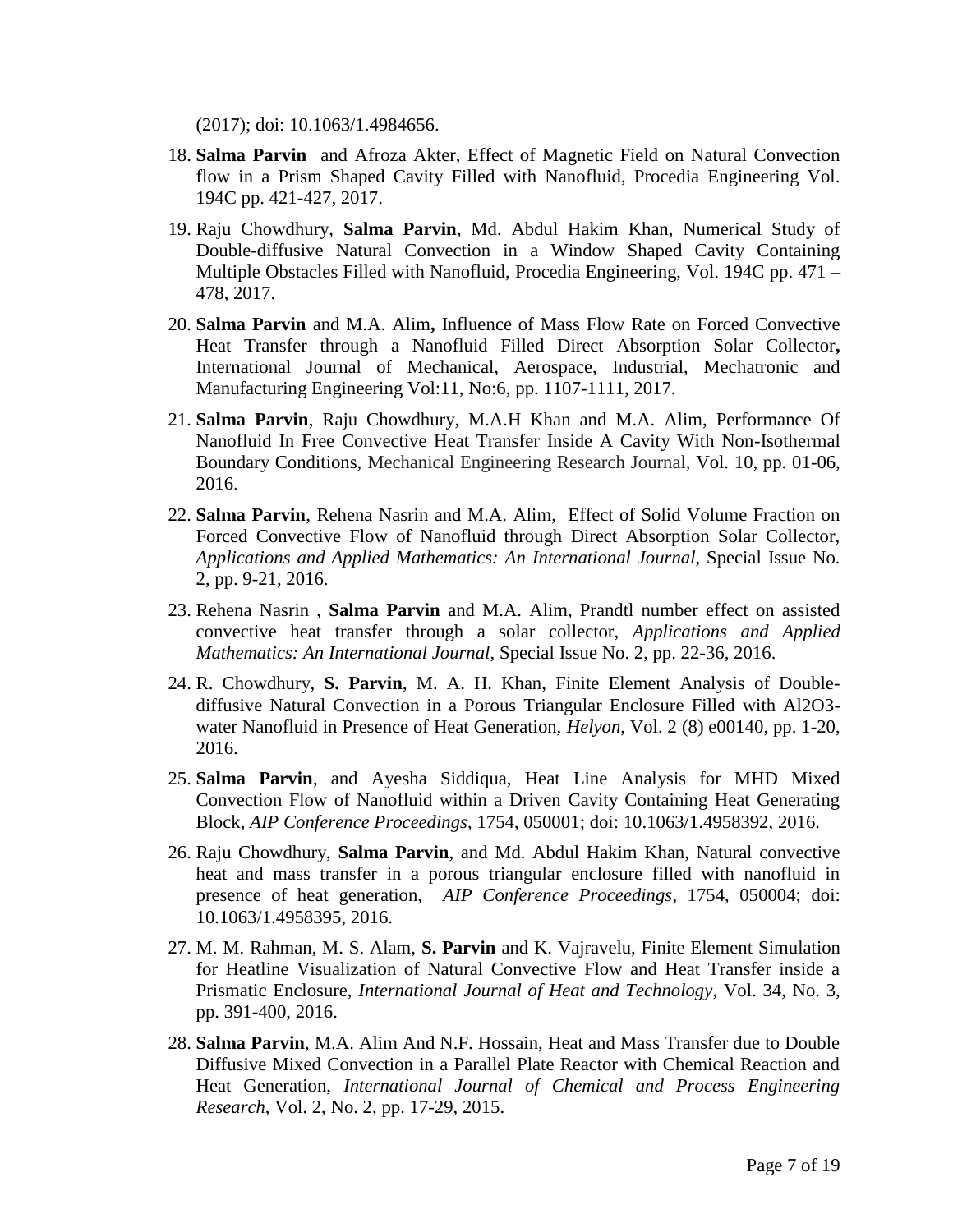- 29. **Salma Parvin**, Finite Element Analysis of Convective Heat and Mass Transfer through a Parallel Plate Reactor with Heat of Reaction Effect, *International Journal of Modern Physics and Applications* (IJMPA), Vol. 1 (4), pp. 152-158, 2015.
- 30. K. F. U. Ahmed,**S. Parvin** and A.J. Chamkha, Numerical Analysis Based on Heatline Approach for Natural Convection Flows within Prismatic Enclosures, *International Journal of Energy & Technology*, Vol. 7, No. 2, pp. 19-29, 2015.
- 31. R. Chowdhury, **S. Parvin**, M. A. H. Khan, Ali J. Chamkha, Effect of magnetic field and heat generation on free convection in a porous media filled equilateral triangular cavity, *International Journal of Energy & Technology*, Vol. 7, No. 1, pp. 49-61, 2015.
- 32. Rehena Nasrin, **Salma Parvin** and M.A. Alim, Heat transfer and collector efficiency through direct absorption solar collector with radiative heat flux effect, *Numerical Heat Transfer, Part A: Application*, 2015, Vol. 68 (4), pp. 887-907, 2015.
- 33. R. Chowdhury, **S. Parvin**, M. A. H. Khan, Ali J. Chamkha, MHD natural convection in a porous equilateral triangular enclosure with a heated square body in presence of heat generation, *Special Topics & Reviews in Porous Media*, Vol. 6 Issue 4, pages 353-365, 2015.
- 34. Afroza Akter, Prof. Dr. Showkat Ali, Dr. **Salma Parvin**, A Theorem on Riemannian Curvature Generalizes Gaussian Curvature, *Global Journal of Mathematics*, Vol. 2, No. 1, pp. 108-114, 2015.
- 35. **Salma Parvin**, Rehena Nasrin and M. A. Alim, Heat Transfer and Entropy Generation through Nanofluid Filled Direct Absorption Solar Collector, *International Journal of Heat and Mass transfer*, Vol. 71C. pp. 386-395, 2014.
- 36. **Salma Parvin** and A.J. Chamkha, An Analysis on Free Convection Flow, Heat Transfer and Entropy Generation in an Odd-shaped Cavity filled with Nanofluid, *International communications in Heat and Mass transfer,* Vol. 54C, pp. 8- 17, 2014.
- 37. **Salma Parvin**, Rehena Nasrin, MA Alim, Heat Transfer Performance of Nanofluid in a Complicated Cavity Due to Prandtl Number Variation, *Procedia Engineering*, Vol. 90, pp. 377-382, 2014.
- 38. Rehena Nasrin, **[Salma Parvin,](http://www.sciencedirect.com/science/article/pii/S1877705814030008)**[M.A. Alim,](http://www.sciencedirect.com/science/article/pii/S1877705814030008) Heat Transfer by Nanofluids Through a Flat Plate Solar Collector, *Procedia Engineering*, Vol. 90, pp. 364–370, 2014.
- 39. Rehena Nasrin, **Salma Parvin** and M.A. Alim, Entropy generation inside a narrow channel with thermal radiation, *International Journal of Energy & Technology*, Vol. 6, No. 27, pp. 1-9, 2014.
- 40. **Salma Parvin**, Rehena Nasrin, M. A. Alim and N. F. Hossain, Double Diffusive Natural Convection in a Partially Heated Cavity Using Nanofluid: An Aanlysis, *Global Science and Technology Journal*, Vol. 1. No. 1, pp.123-134, 2013.
- 41. Rehena Nasrin, **Salma Parvin** and M.A. Alim, Buoyant flow of nanofluid for heatmass transfer through a thin layer, *Mechanical Engineering Research Journal*, Vol.9, pp.7-12, 2013.
- 42. **Salma Parvin,** Rehena Nasrin, M. A. Alim and N. F. Hossain, Double diffusive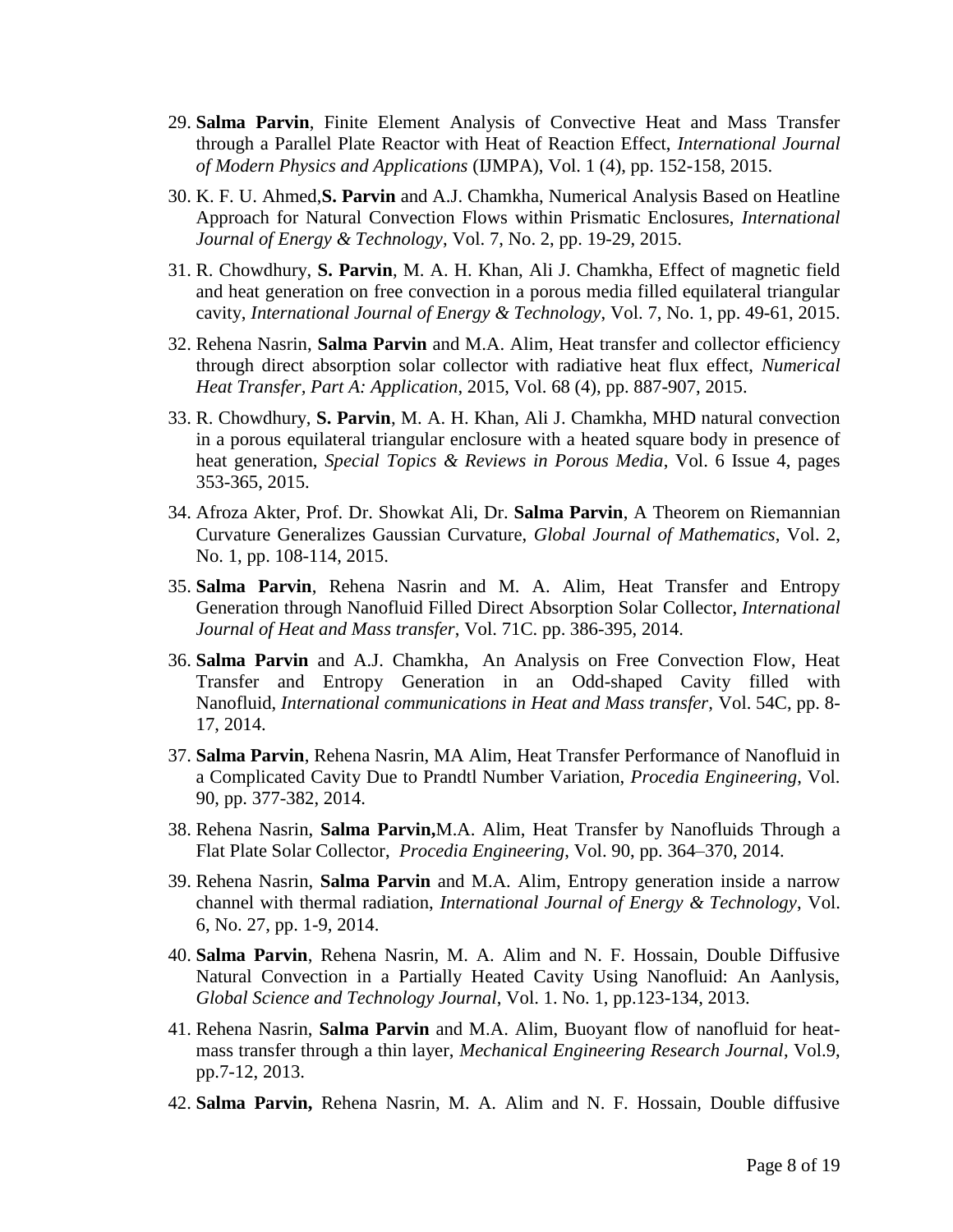natural convective flow characteristics in a cavity, *Procedia Engineering*, Vol. 56, pp. 480-488, 2013.

- 43. Rehena Nasrin, **Salma Parvin** and M. A. Alim, Effect of Prandtl number on free convection in a solar collector filled with nanofluid, *Procedia Engineering*, Vol. 56, pp.54-62, 2013.
- 44. **Salma Parvin**, Rehena Nasrin, M.A. Alim and N.F. Hossain, Effect of Prandtl number on forced convection in a two sided open enclosure using nanofluid, *Journal of Scientific Research*,Vol. 5 No.1*,* pp. 67-75, 2013.
- 45. M. M. Rahman, **S. Parvin**, M. Hasanuzzaman, R. Saidur and N.A. Rahim, Effect of heat-generating solid body on mixed convection flow in a ventilated cavity, *Heat Transfer Engineering*, 34 (15) pp. 1-13, 2013.
- 46. **Salma Parvin** and N.F. Hossain, Effect of Temperature Dependent Thermal Conductivity on Buoyant Convection in an Enclosure with a Heated Obstacle, *Antarctica Journal of Mathematics*, 9 (1), pp. 75-84, 2012.
- 47. **Salma Parvin** and Rehena Nasrin, Effects of Reynolds and Prandtl number on mixed convection in an octagonal channel with a heat-generating hollow cylinder, *Journal of Scientific Research*, 4 (2), pp. 337-348, 2012.
- 48. M. M. Rahman, **S. Parvin**, N.A. Rahim, M.R. Islam, R. Saidur, and M. Hasanuzzaman, Effects of Reynolds and Prandtl number on Mixed Convection in a Ventilated Cavity with a Heat-Generating Solid Circular Block. *Applied Mathematical Modelling,***36** (5) pp. 2056-2066, 2012.
- 49. Rehena Nasrin and **Salma Parvin**, Flow behavior for combined convection in a vertical channel controlled by a heat-generating tube, *International Journal of Energy & Technology,* Vol. 4, No. 1, pp. 1-7, 2012.
- 50. **Salma Parvin** , K.F.U. Ahmed, M.A. Alim and N.F. Hossain, (2012), Heat transfer enhancement in an enclosure including nanofluid with a heat source, *International Journal of Mechanical and Materials Engineering* (IJMME), Vol.7 No. 2, pp. 128- 135, 2012.
- 51. **Salma Parvin** and N. F. Hossain, Finite Element Simulation of MHD Combined Convection through a Triangular Wavy Channel, I*nternational Communications in Heat and Mass Transfer*, 39 (6), 811–817, 2012.
- 52. Rehena Nasrin and **Salma Parvin**, Investigation of buoyancy-driven flow and heat transfer in a trapezoidal cavity filled with water-Cu nanofluid, *International Communications in Heat and Mass Transfer*, 39 (2), 270-274, 2012.
- 53. Rehena Nasrin, **Salma Parvin,** M. A. Alim and Ali J. Chamkha, Non-darcy forced convection through a wavy channel using CuO nanofluid, *International Journal of Energy & Technology,* Vol.4, No. 8, pp. 1-8, 2012.
- 54. Rehena Nasrin, **Salma Parvin** and M. A. Alim, Free convective phenomena in a tilted enclosure filled with water-Al<sub>2</sub>O<sub>3</sub> nanofluid, *International Journal of Engineering, Science & Technology*, Vol. 4 No. 3, pp. 1-14, 2012.
- 55. **Salma Parvin**, M.A. Alim and N.F. Hossain, Prandtl number effect on cooling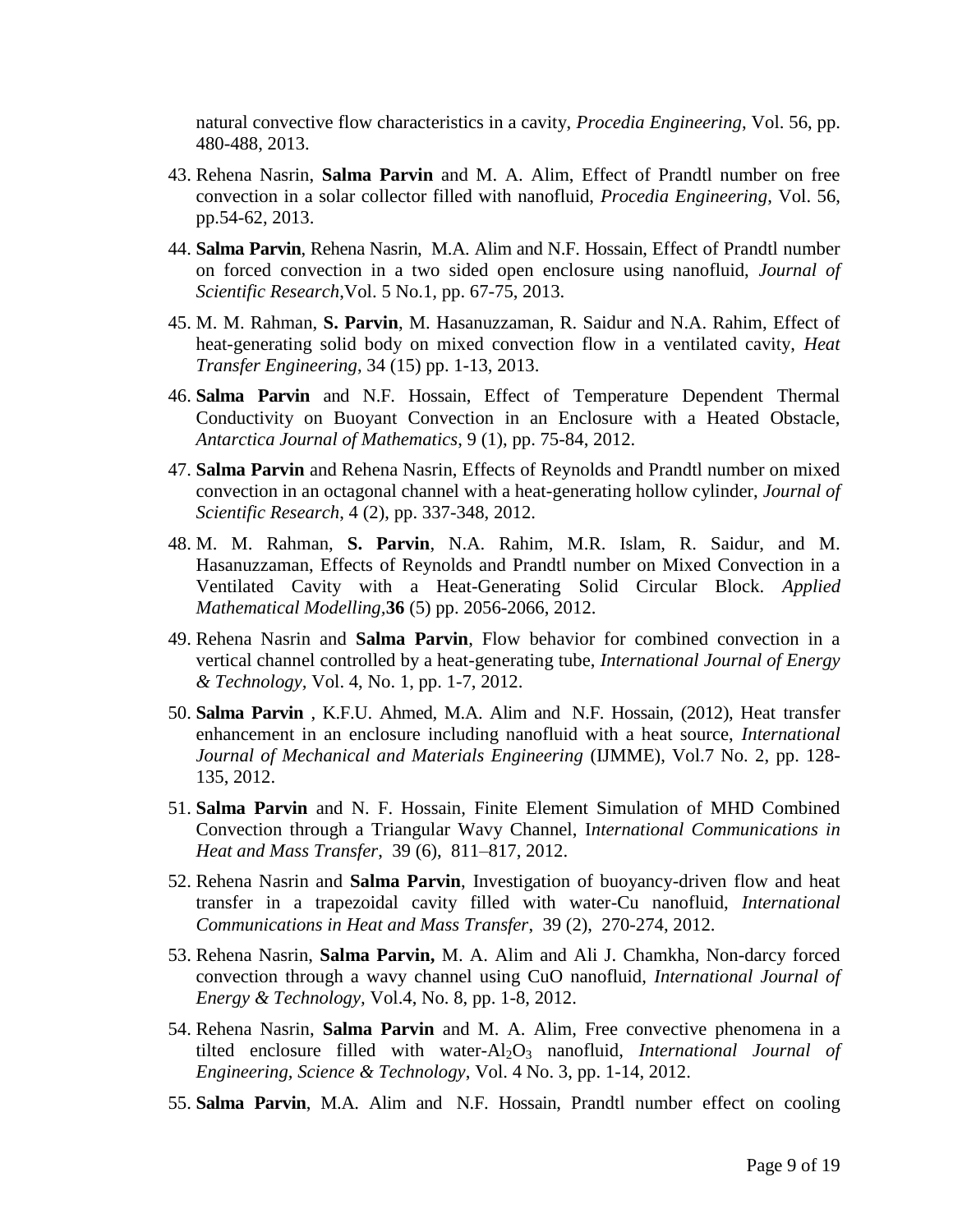performance of a heated cylinder in an enclosure filled with nanofluid, I*nternational Communications in Heat and Mass Transfer*, Vol. 39 No. 8, pp. 1220-1225, 2012.

- 56. **Salma Parvin**, M.A. Alim and N.F. Hossain, Double diffusive natural convection with MHD and Joule heating effect in a chamber, I*nternational Journal of Energy and Technology*,Vol. 4 No. 35 pp. 1-10, 2012.
- 57. M. M. Rahman, **S. Parvin**, N.A. Rahim, M. Hasanuzzaman and R. Saidur, Simulation of mixed convection heat transfer in a horizontal channel with an open cavity containing a heated hollow cylinder. *Heat Transfer- Asian Research*, 41 (4), 339-353, 2012.
- 58. **Salma Parvin**, Rehena Nasrin, M. A. Alim, N. F. Hossain and Ali J. Chamkha, Thermal conductivity variation on natural convection flow of water-alumina nanofluid in an annulus, *International Journal of Heat and Mass transfer,* **55** (19- 20) pp. 5268-5274, 2012.
- 59. **Salma Parvin,** Rehena Nasrin, M.A. Alim and N.F. Hossain, Double diffusive natural convection in a partially heated enclosure Using Nanofluid, *Heat Transfer-Asian Research*, Vol. 41 No. 6, pp. 484-497, 2012.
- 60. **Salma Parvin**, M.A. Alim and N.F. Hossain, Study of Magneto-Convection in a Square Cavity with a Central Spherical heat Source , *Journal of Engineering and Technology*, Vol. 10 No. 1, pp. 39-53, 2012.
- 61. **S. Parvin**, M.A. Alim and N.F. Hossain, (2012), Mixed convection in a lid-driven cavity using nanofluid: effect of physical parameters, *Engineering e-Transaction*, Vol. 7 No. 2, pp. 86-95, 2012.
- 62. Rehena Nasrin, **Salma Parvin**, Ali J. Chamkha and M. A. Alim, Transient analysis on forced convection phenomena in a fluid valve using nanofluid, *Numerical Heat Transfer, Part A: Application*, Vol. 62 No.7, pp589-604, 2012.
- 63. **Salma Parvin,** M. A. Alim and N. F. Hossain, Finite Element Simulation of Mixed Convection in a Lid-Driven Cavity Having Wavy Bottom Surface with Internal Heat Generation, *Journal of Engineering and Technology* (JET), 9(1) pp. 30-44, 2011.
- 64. **S. Parvin** and R. Nasrin, Analysis of the Flow and Heat Transfer Characteristics for MHD Free Convection in an Enclosure with a Heated Obstacle, *Nonlinear Analysis: Modelling and Control,* 16(1), 89-99, 2011.
- 65. **Salma Parvin** and N. F. Hossain, Investigation on Conjugate Effect of Joule heating and Magnetic Field on Combined Convection in a Lid-driven Cavity with Undulated Bottom Surface, *Journal of Advanced Science and Engineering Research,* 1 (2), 210- 223, 2011.
- 66. **Salma Parvin,** M. A. Alim and N. F. Hossain, MHD Mixed Convection Heat Transfer through Vertical Wavy Isothermal Channels, *International Journal of Energy and Technology*, 3 (34), 1-9, 2011.
- 67. M.M. Rahman**, S. Parvin**, R. Saidur, N.A. Rahim, Magnetohydrodynamic mixed convection in a horizontal channel with an open cavity, I*nternational Communications in Heat and Mass Transfer*, 38 (2), 184-193, 2011.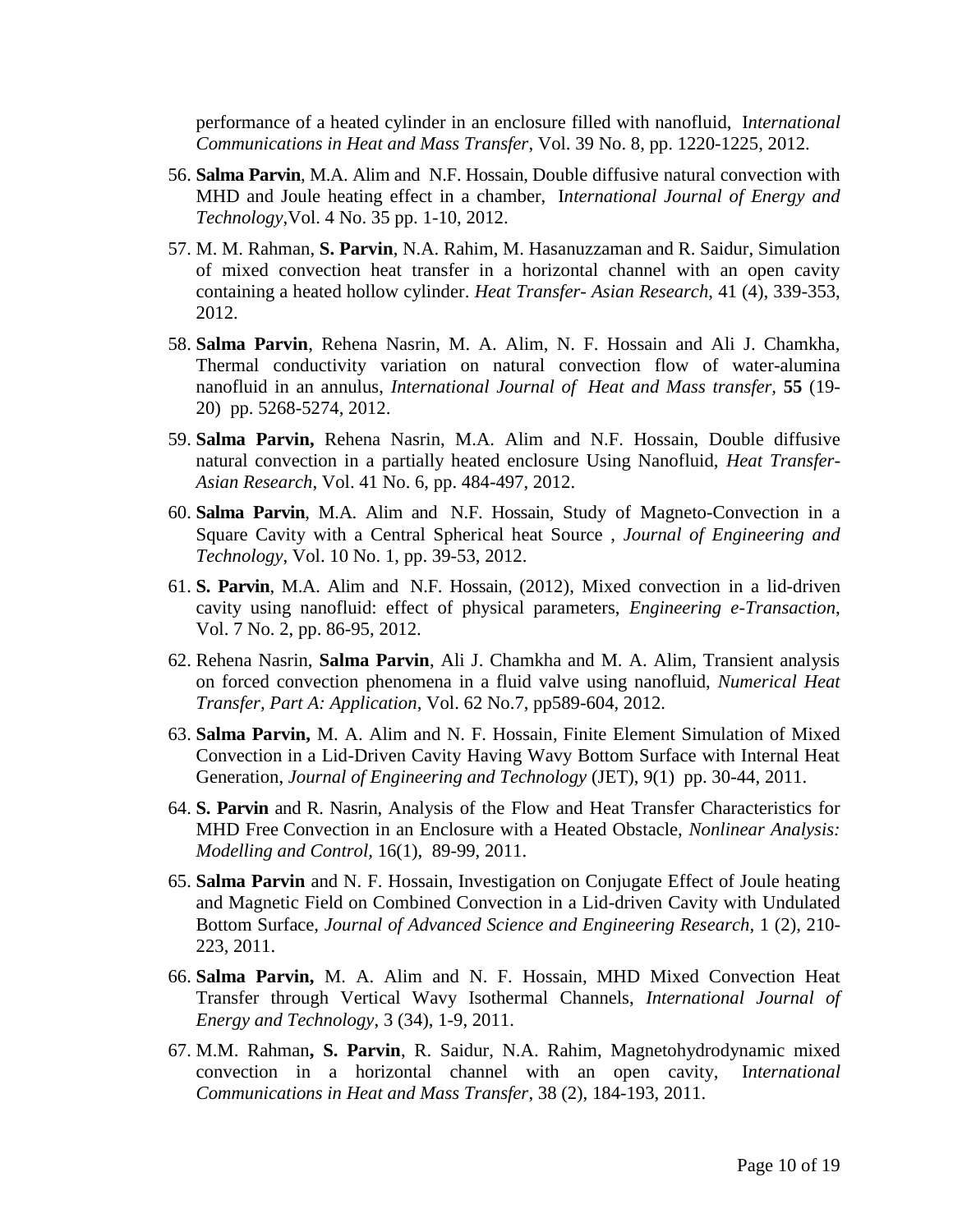- 68. Rehena Nasrin and **Salma Parvin,** Hydromagnetic Effect on Mixed Convection in a Lid-driven Cavity with Sinusoidal Corrugated Bottom Surface, I*nternational Communications in Heat and Mass Transfer,*38 (6), 781-789, 2011.
- 69. **Salma Parvin** and Rehena Nasrin, Magnetohydrodynamic Mixed Convection Heat Transfer in a Lid-driven Cavity with Sinusoidal Wavy Bottom Surface, *Journal of Tripura Mathematical Society*, (ISSN-0972-1320)12, 1-9, 2010.
- **70. Salma Parvin,** Nilufar Farhat Hossain and Amal Krisna Halder, *Dependence of In-Medium Nucleon-Nucleon Cross-Section on Density of Nuclear Matter*, GANIT, *J.*  Bangladesh Math. Soc.(ISSN 1606-3694), 25, 59-72, 2005.

#### b) **Conference (national and international conferences and seminars)**:

#### **Proceedings and presentations**

- 1. Ayesha Siddiqua and **Salma Parvin**, Heatline analysis for mixed convection flow of nanofluid in a two sided lid-driven cavity with a heat generating block: effect of Reynolds number, AIP Conference Proceedings 2121, 070010 (2019); [https://doi.org/10.1063/1.5115917.](https://doi.org/10.1063/1.5115917)
- 2. **Salma Parvin**, Mathematical Modelling and Numerical Simulation of Blood Flow through a Stenosed Artery in Presence of External Oriented Magnetic Field, Annual Conference of Indian Women and Mathematics (IWM), 2019, 10th June-12th June, 2019 in the Indian Institute of Technology Bombay, Mumbai, India.
- 3. **Salma Parvin** and Afroza Akter, Mathematical Modelling and Simulation of Blood Flow Considering Shear Rate Dependent Viscosity through Arterial Stenosis in Presence of Magnetic Field, International Conference on Mathematical Methods and Computation (ICOMAC 2019), on 20th & 21st February 2019, organized by the PG & Research Department of Mathematics, Jamal Mohamed College(Autonomous), Tiruchirappalli, Tamil Nadu, India.
- 4. Ayesha Siddiqua and **Salma Parvin**, Heatline analysis for mixed convection flow of nanofluid in a two sided lid-driven cavity with a heat generating block: effect of Reynolds number, The 8th BSME International Conference on Thermal Engineering, (BSMEICTE-2018), 20 – 22 December, 2018, Venue: BUET, Dhaka, Bangladesh.
- 5. Tanzia Zerin Khan and **Salma Parvin**, Effects of Lewis Number on Two Phase Natural Convection Flow of Nanofluid inside a Square Cavity with an Adiabatic Obstacle, The 8th BSME International Conference on Thermal Engineering, (BSMEICTE-2018), 20 – 22 December, 2018, Venue: BUET, Dhaka, Bangladesh.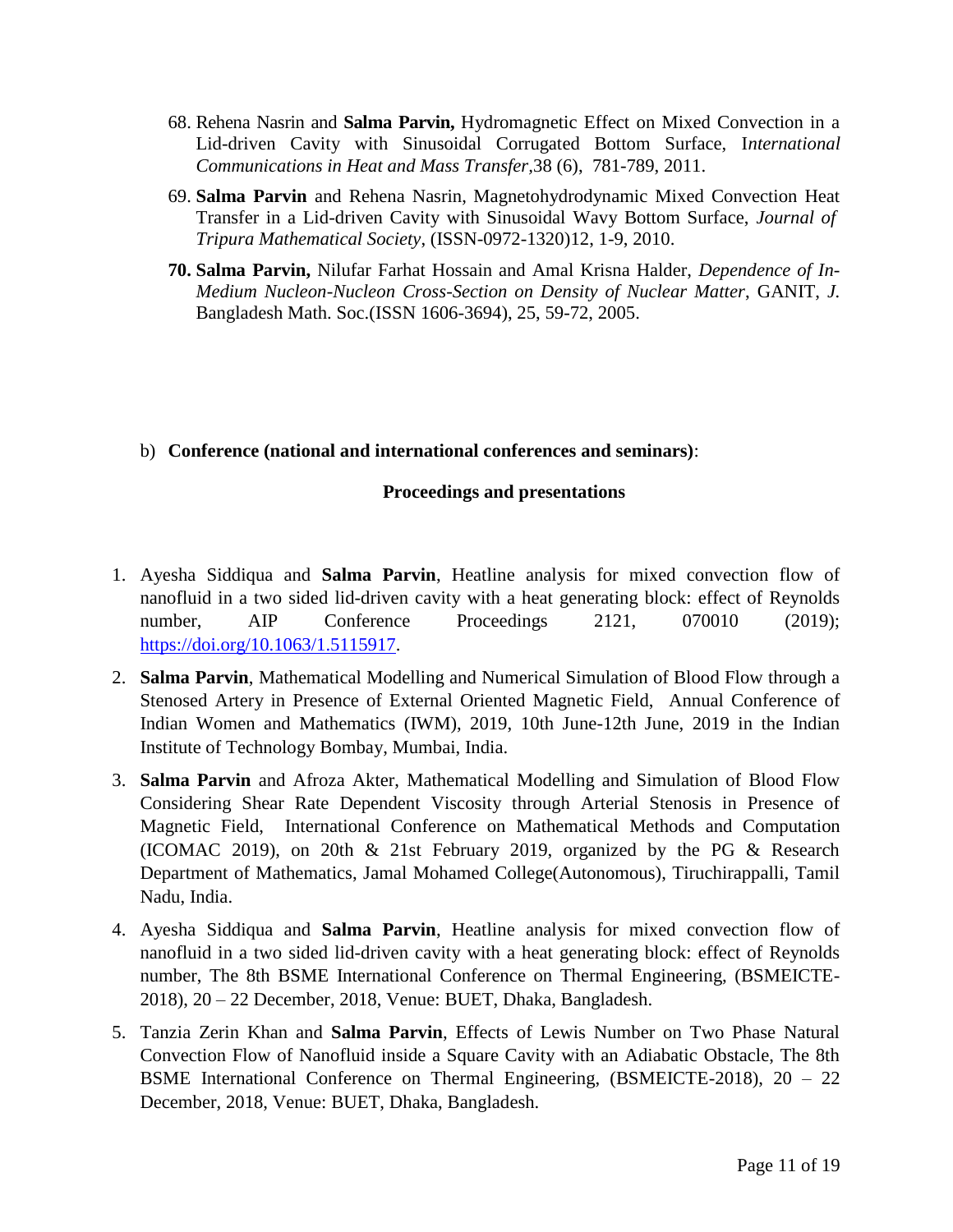- 6. Abdul Karim, **Salma Parvin**, Md. Abdul Hakim Khan and Dr. Md. Motahar Hossain, Hemodynamic Blood Flow through a Section of Human Artery under the Effect of Applied Magnetic Field, The 8th BSME International Conference on Thermal Engineering, (BSMEICTE-2018), 20 – 22 December, 2018, Venue: BUET, Dhaka, Bangladesh.
- 7. Afroza Akter and **Salma Parvin**, Numerical analysis of a blood flow model for arterial stenosis in presence of external magnetic field, The 8th BSME International Conference on Thermal Engineering, (BSMEICTE-2018), 20 – 22 December, 2018, Venue: BUET, Dhaka, Bangladesh.
- 8. Tanzia Zerin Khan and **Salma Parvin**, Two Phase Natural Convection Flow of Nanofluid Inside a Square Cavity with an Adiabatic Obstacle , A F Mujibur Rahman- Bangladesh Mathematical Society, National Mathematics Conference 21-22 December 2018, Venue: University of Dhaka, Dhaka, Bangladesh.
- 9. M. A. H. Khan, **S. Parvin** and A. Sultana, A Numerical Study on Acoustic Streaming and Tissue Heating During Magnetic Resonance guided High Intensity Focused Ultrasound Through Blood Vessel with an Obstacle, 3rd Thermal and Fluids Engineering Conference (TFEC) Fort Lauderdale, FL, USA, March 4–7, 2018.
- 10. Ayesha Siddiqua and **Salma Parvin**, Effect of solid fluid thermal conductivity ratio on mixed convection flow of nanofluid within a driven cavity containing heat generating block, 20 th *International Mathematics Conference-* 2017, Dhaka University, Dhaka, 8-10 December, 2017.
- 11. Afroza Akter and **Salma Parvin**, Numerical Analysis of Heat Generation Effect on MHD natural convection flow in a L Shaped cavity, 20 th *International Mathematics Conference-*2017, Dhaka University, Dhaka, 8-10 December, 2017.
- 12. **Salma Parvin**, A Numerical Study of Heat Transfer and Entropy Generation through a Nanofluid-Based Direct Absorption Solar Collector, Symposium for South Asian Women in Mathematics, Kathmandu, Nepal, 12-15 October 2017.
- 13. **Salma Parvin** and M.A. Alim**,** Influence of Mass Flow Rate on Forced Convective Heat Transfer through a Nanofluid Filled Direct Absorption Solar Collector**,** 19th International Conference on Mathematical, Computational Science and Engineering (ICMCSE 2017), Toronto, Canada, June 15-16, 2017.
- 14. **Salma Parvin**, Aysha Sultana, A Computational Study for Investigating Acoustic Streaming and Heating during High Intensity Focused Ultrasound through Blood Vessel with an Obstacle, *The 7th BSME International Conference on Thermal Engineering, (BSMEICTE-2016),* 22 – 24 December, 2016, Dhaka, Bangladesh.
- 15. Md. Abul Kalam Azad, **Salma Parvin**, Dr. Md. Mustafa Kamal Chowdhury, Effects of Hartmann Number on Combined Convection in a Channel with Cavity Using Cu-Water Nanofluid, *The 7th BSME International Conference on Thermal Engineering, (BSMEICTE-2016),* 22 – 24 December, 2016, Dhaka, Bangladesh.
- 16. Md. Sajid Ahmed, **Salma Parvin**, Dr. Md. Mustafa Kamal Chowdhury, Effect of Obstacle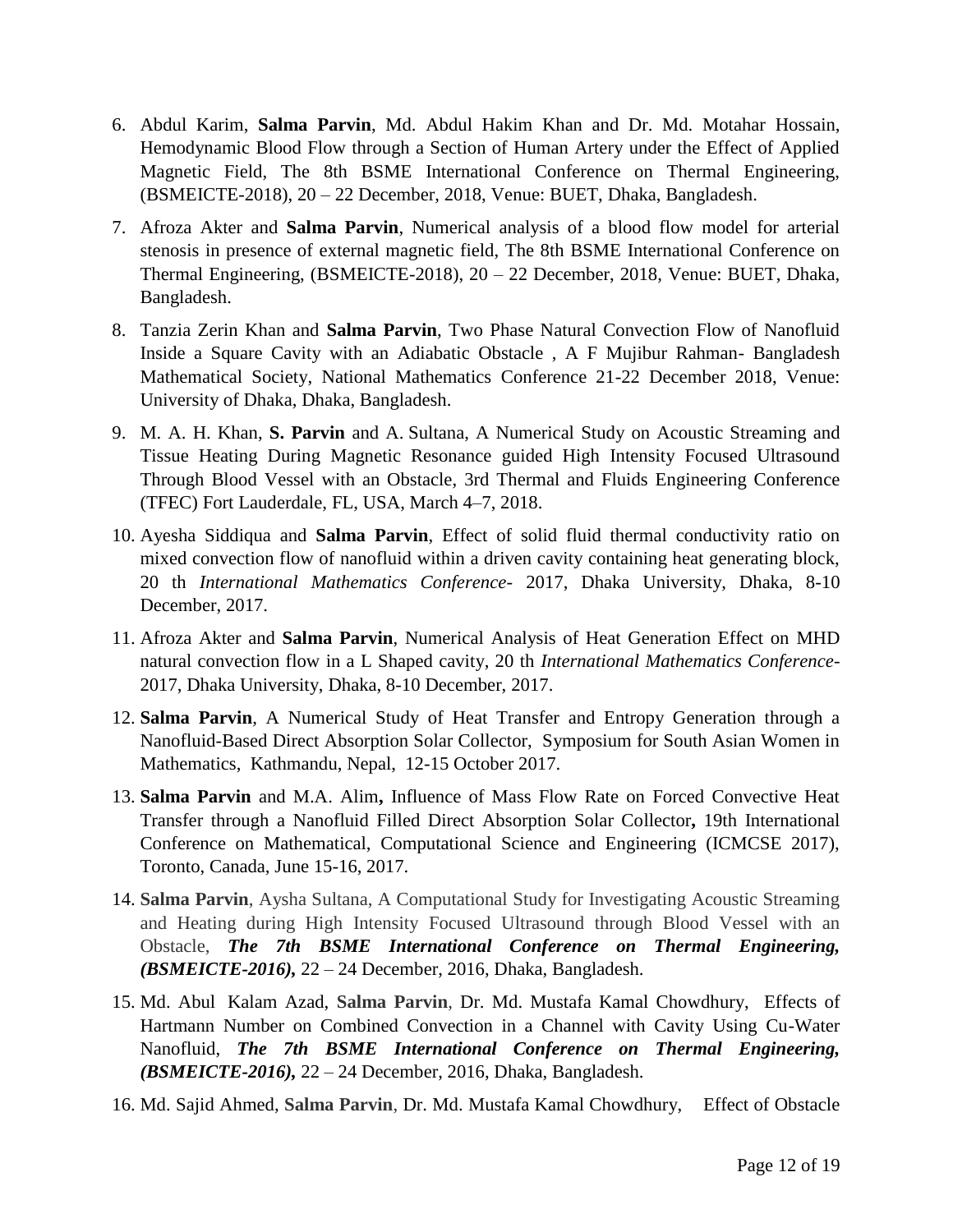Size on a Turbulent Flow over a Backward Facing Step, *The 7th BSME International Conference on Thermal Engineering, (BSMEICTE-2016),* 22 – 24 December, 2016, Dhaka, Bangladesh.

- 17. **Salma Parvin,** Md. Sajid Ahmed, Raju Chowdhury, Effect of Solar Irradiation and Mass Flow Rate on Forced Convective Heat Transfer through a Nanofluid-Based Direct Absorption Solar Collector, **The 7th BSME International Conference on Thermal Engineering, (BSMEICTE-2016),** 22 – 24 December, 2016, Dhaka, Bangladesh.
- 18. Raju Chowdhury, **Salma Parvin**, Md. Abdul Hakim Khan, Double-diffusive Natural Convection of Cu-Water Nanofluid in a Window Shaped Cavity Containing Multiple Obstacles with a Heater on Bottom Wall, **The 7th BSME International Conference on Thermal Engineering, (BSMEICTE-2016),** 22 – 24 December, 2016, Dhaka, Bangladesh.
- 19. Raju Chowdhury, **Salma Parvin**, Md. Abdul Hakim Khan, Numerical Study of Doublediffusive Natural Convection in a Window Shaped Cavity Containing Multiple Obstacles Filled with Nanofluid, *10th International Conference on Marine Technology, MARTEC 2016,* 9-10 December 2016, Venue: BUET, Dhaka, Bangladesh.
- 20. Afroza Akter and **Salma Parvin**, Effect of Magnetic Field on Natural Convection flow in a Prism Shaped Cavity Filled with Nanofluid, *10th International Conference on Marine Technology, MARTEC 2016*, 9-10 December 2016, Venue: BUET, Dhaka, Bangladesh.
- 21. **Salma Parvin**and Ayesha Siddiqua, Heatline Analysis For MHD Mixed Convection Flow of Nanofluid Within a Driven Cavity Containing a Heat Generating Block, *11th International Conference on Mechanical Engineering, ICME 2015*BUET, Dhaka, 18-20 December, 2015.
- 22. Raju Chowdhury, **Salma Parvin**, Md. Abdul Hakim Khan, Natural Convective Heat and Mass Transfer in a Porous Triangular Enclosure Filled with Nanofluid in Presence of Heat Generation, *11th International Conference on Mechanical Engineering, ICME 2015*BUET, Dhaka, 18-20 December, 2015.
- 23. **Salma Parvin** and Ayesha Siddiqua, Effect of Reynold's number for mixed convection flow of nanofluid in a double lid driven cavity with a heat generating obstacle., 19th *International Mathematics Conference-* 2015, BRAC University, Dhaka, 18-20 December, 2015.
- 24. Raju Chowdhury<sup>∗</sup> , **Salma Parvin**, Md. Abdul Hakim Khan, Numerical Simulation of Double Diffusive Natural Convection in a Triangular Enclosure Filled with Nanofluid Saturated Porous Medium with Magnetic Field, 19th *International Mathematics Conference-*2015, BRAC University, Dhaka, 18-20 December, 2015.
- 25. **Salma Parvin**, Rehena Nasrin and Raju Chowdhury, Natural convection in a nanofluid filled prismatic cavity with non-isothermal bottom wall, *International Conference on Mechanical, Industrial and Materials Engineering 2015 (ICMIME2015)* RUET, Rajshahi, Bangladesh, 11-13 December, 2015.
- 26. R. Chowdhury, **S. Parvin,** M. A. H. Khan, Double Diffusive Natural Convection in a Porous Wavy Triangular Enclosure Filled with Nanofluid in Presence of Magnetic Field, *International Conference on Mechanical, Industrial and Materials Engineering 2015 (ICMIME2015)* RUET, Rajshahi, Bangladesh, 11-13 December, 2015.
- 27. Rehena Nasrin, **Salma Parvin** and M.A. Alim, 3D Finite Element Analysis for Heat Transfer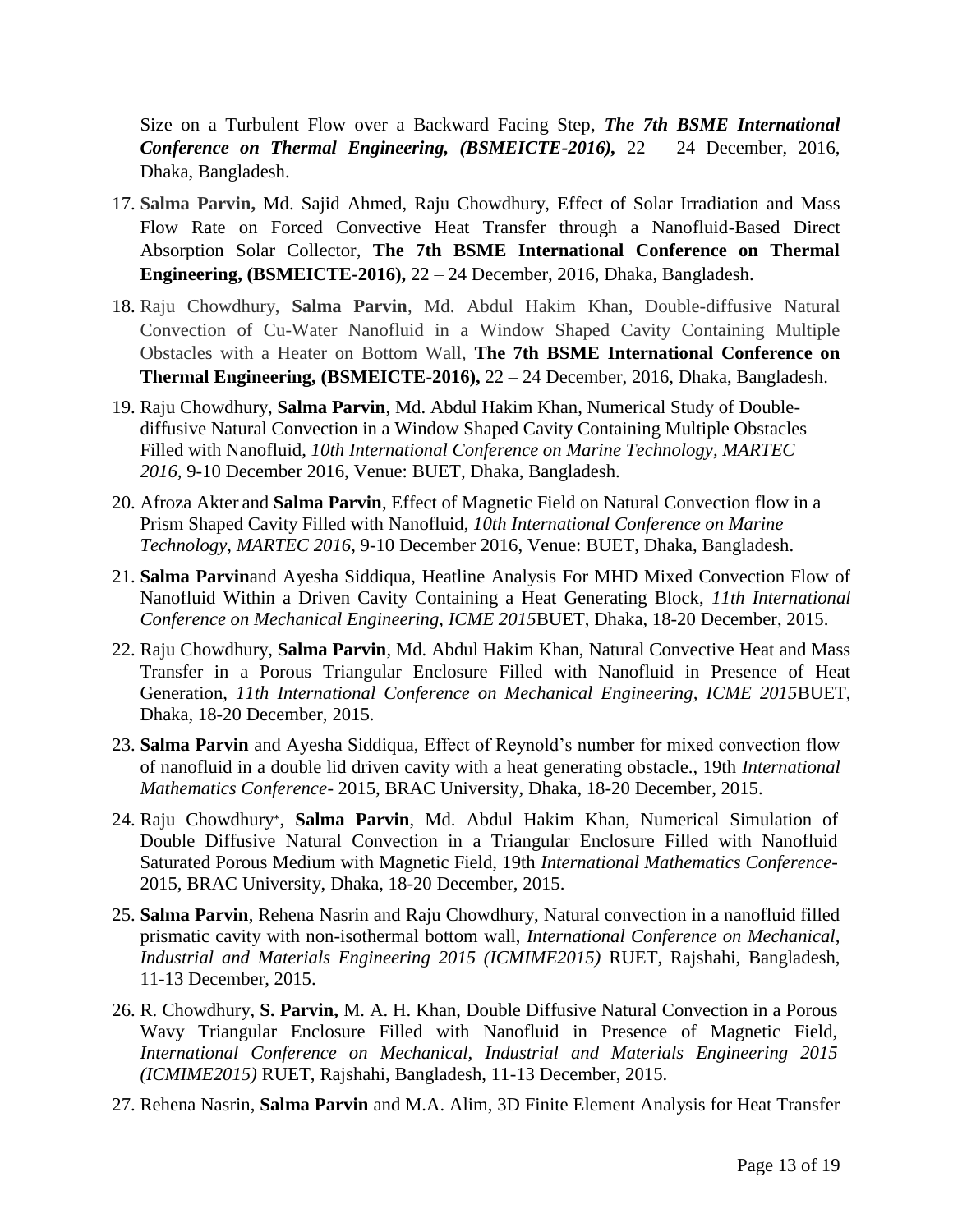in a Solar Collector: Effect of Solar Irradiation, *International Conference on Mechanical, Industrial and Materials Engineering 2015 (ICMIME2015)* RUET, Rajshahi, Bangladesh, 11-13 December, 2015.

- 28. **S. Parvin**, R. Chowdhury, M. A. H. Khan & M. A. Alim, "Performance of Nanofluid in free convective heat transfer inside a cavity with non-isothermal boundary conditions", *The 3 rdInternational Conference on Mechanical Engineering and Renewable Energy (ICMERE-2015)*, CUET, Chittagong, Bangladesh, 26-29 November 2015.
- 29. R. Chowdhury, **S. Parvin**& M. A. H. Khan, "Heat generation effect on natural convection flow in a rhombic shape cavity containing a rectangular block", *The 3<sup>rd</sup>International Conference on Mechanical Engineering and Renewable Energy (ICMERE-2015)*, CUET, Chittagong, Bangladesh, 26-29 November 2015.
- **30. Salma Parvin**, Rehena Nasrin and M.A. Alim, Effect of chemical reaction on heat and mass transfer in a parallel plate reactor channel with heated cylinders, *Fourth International Conference on Chemical Engineering* (ICChE-2014)**,** BUET, Dhaka, Bangladesh, 29-30 December 2014.
- 31. Rehena Nasrin, **Salma Parvin** and M.A. Alim, 3D heat transfer through a solar collector utilizing various nanofluids, *Fourth International Conference on Chemical Engineering*  (ICChE-2014), BUET, Dhaka, Bangladesh, 29-30 December 2014.
- 32. **Salma Parvin**, Rehena Nasrin and M.A. Alim, Finite element analysis of convective heat and mass transfer flow through a channel with heat sources and chemical reaction effect,*3 rdInternational Conference on Mechanical, Industrial & Energy Engineering* (ICMIEE-2014), KUET, Khulna, Bangladesh, 25-26 December, 2014.
- 33. Rehena Nasrin, **Salma Parvin** and M.A. Alim, Effect of Prandtl number on 3D heat transfer through a solar collector, *3 rdInternational Conference on Mechanical, Industrial & Energy Engineering* (ICMIEE-2014), KUET, Khulna, Bangladesh, 25-26 December, 2014.
- 34. **Salma Parvin**, Rehena Nasrin and M.A. Alim, Effect of thermal Grashof number on heat and mass transfer in a parallel plate reactor channel with heated cylinders,  $6<sup>th</sup>$  *BSME ICTE Conference*, IUT, Dhaka, Bangladesh, 19-21 December, 2014.
- 35. Rehena Nasrin, **Salma Parvin** and M.A. Alim, Study of 3D heat transfer through a solar collector: effect of solid volume fraction, *6 th BSME ICTE Conference*, IUT, Dhaka, Bangladesh, 19-21 December, 2014.
- 36. R. Chowdhury, **S. Parvin**, M. A. H. Khan, MHD effect on free convection flow in porous media filled equilateral triangular cavity with heat generation, *6 th BSME ICTE Conference*, IUT, Dhaka, Bangladesh, 19-21 December, 2014.
- 37. **Salma Parvin,** M.A. Alim and N.F. Hossain, Heat Transfer and Entropy Generation by NanofluidDue to Natural Convection in an L-shaped Cavity, *International congress of women Mathematicians (ICWM-2014),* Seoul, Korea, 12& 14 August, 2014.
- 38. **Salma Parvin,** M.A. Alim and N.F. Hossain, Natural Convection Cooling and Entropy Generation by Different Nanofluids in an Odd-shaped Cavity, *International congress of Mathematicians (ICM-2014)*, Seoul, Korea, 13-21 August, 2014.
- 39. **Salma Parvin**, Rehena Nasrin and M.A. Alim, Heat transfer performance of nanofluid in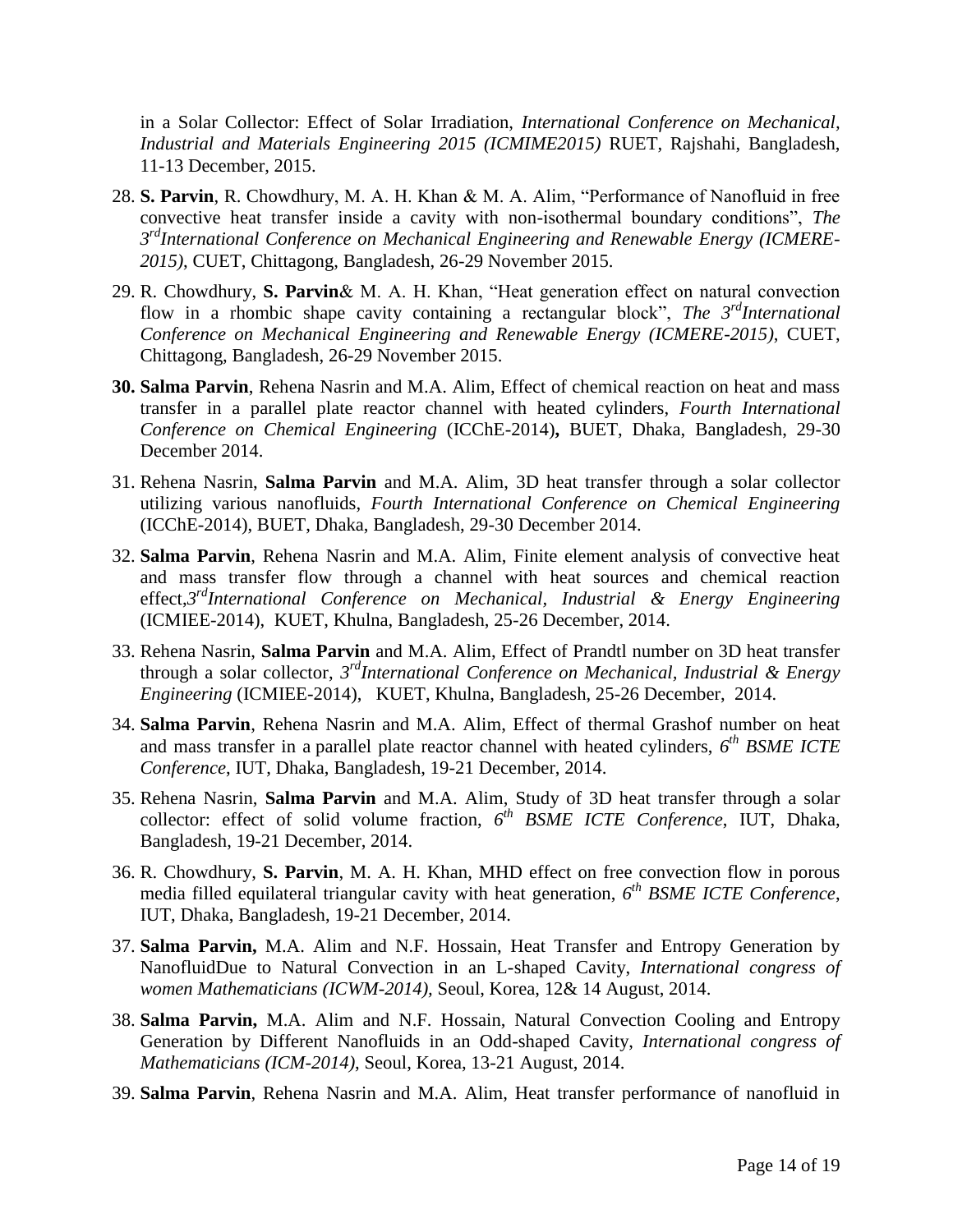acomplicated cavity due to Prandtl number variation, *10thInternational Conference on Mechanical Engineering* (ICME 2013), BUET, Dhaka, 20-21 June, 2014.

- 40. Rehena Nasrin, **Salma Parvin** and M.A. Alim, Heat transfer by nanofluids through a flat plate solar collector,*10th International Conference on Mechanical Engineering* (ICME 2013), BUET, Dhaka, 20-21 June, 2014.
- 41. **Salma Parvin**, Rehena Nasrin and M.A. Alim, Non-Darcy forced convection through a channel attached to an open cavity with non-uniform heat flux using nanofluid, *The 2nd International Conference on Mechanical Engineering* & *Renewable Energy* (ICMERE 2013), CUET, Chittagong, 1-2, May 2014.
- 42. Rehena Nasrin, **Salma Parvin** and M.A. Alim, Buoyant flow of nanofluid for heat-mass transfer through a solar collector, *The 2nd International Conference on Mechanical Engineering* & *Renewable Energy* (ICMERE 2013), CUET, Chittagong, 1-2, May 2014.
- 43. **Salma Parvin**, Rehena Nasrin and M.A. Alim, Effect of solid volume fraction on forced convective flow of nanofluid through direct absorption solar collector, *18th International Mathematics Conference-2013*, IUB Campus, Bashundhara, Dhaka, Bangladesh, 20-22 March, 2014.
- 44. Rehena Nasrin, **Salma Parvin** and M.A. Alim, Prandtl number effect on assisted convective flow through a solar collector, *18thInternational Mathematics Conference-2013*, IUB Campus, Bashundhara, Dhaka, Bangladesh, 20-22 March, 2014.
- 45. **Salma Parvin**, Rehena Nasrin and M.A. Alim, Forced convection through nanofluid-based direct absorption solar collector, *15th Annual Paper Meet 2013 (APM 2013)*, IEB, Dhaka, Bangladesh, 07-08 February, 2014.
- 46. Rehena Nasrin, **Salma Parvin** and M.A. Alim, Assisted convective flow through nanofluid filled-flat plate solar collector: effect of solid volume fraction, *15th Annual Paper Meet 2013 (APM 2013)*, IEB, Dhaka, Bangladesh, 07-08 February, 2014.
- 47. Rehena Nasrin, **Salma Parvin** and M.A. Alim, Reynolds number effect on heat loss by riser pipe of a flat plate solar collector, *1st International Conference on Non Conventional Energy* (ICONCE 2014), JIS College of Engineering, Kalyani, West Bengal, India, 16-17 January, 2014.
- 48. **Salma Parvin,** Rehena Nasrin and M.A. Alim, Entropy Generation and Heat Transfer on Natural Convection in a Nanofluid filled Odd-shaped Enclosure, *4th Global Engineering, Science & Technology Conference,* BIAM*,* Bangladesh, Paper ID: 401, 27-29 December, 2013 (Website: gistconpro.com).
- 49. Rehena Nasrin, **Salma Parvin** and M.A. Alim, Influence of radiative heat flux inside a direct absorption solar collector using nanofluid, *4th Global Engineering, Science & Technology Conference,* BIAM*,* Bangladesh, Paper ID: 401, 27-28 December, 2013 (Website: gistconpro.com).
- 50. **Salma Parvin**, Rehena Nasrin**,** M.A. Alim and N.F. Hossain, Heat transfer and collector efficiency of a nanofluid-based direct Absorption solar collector: effect of nanoparticle size,*1st National Conference of the Bangladesh Crystallograhic Association*The Synet Bhaban, University of Dhaka, Dhaka, Bangladesh, , 5 December, 2013.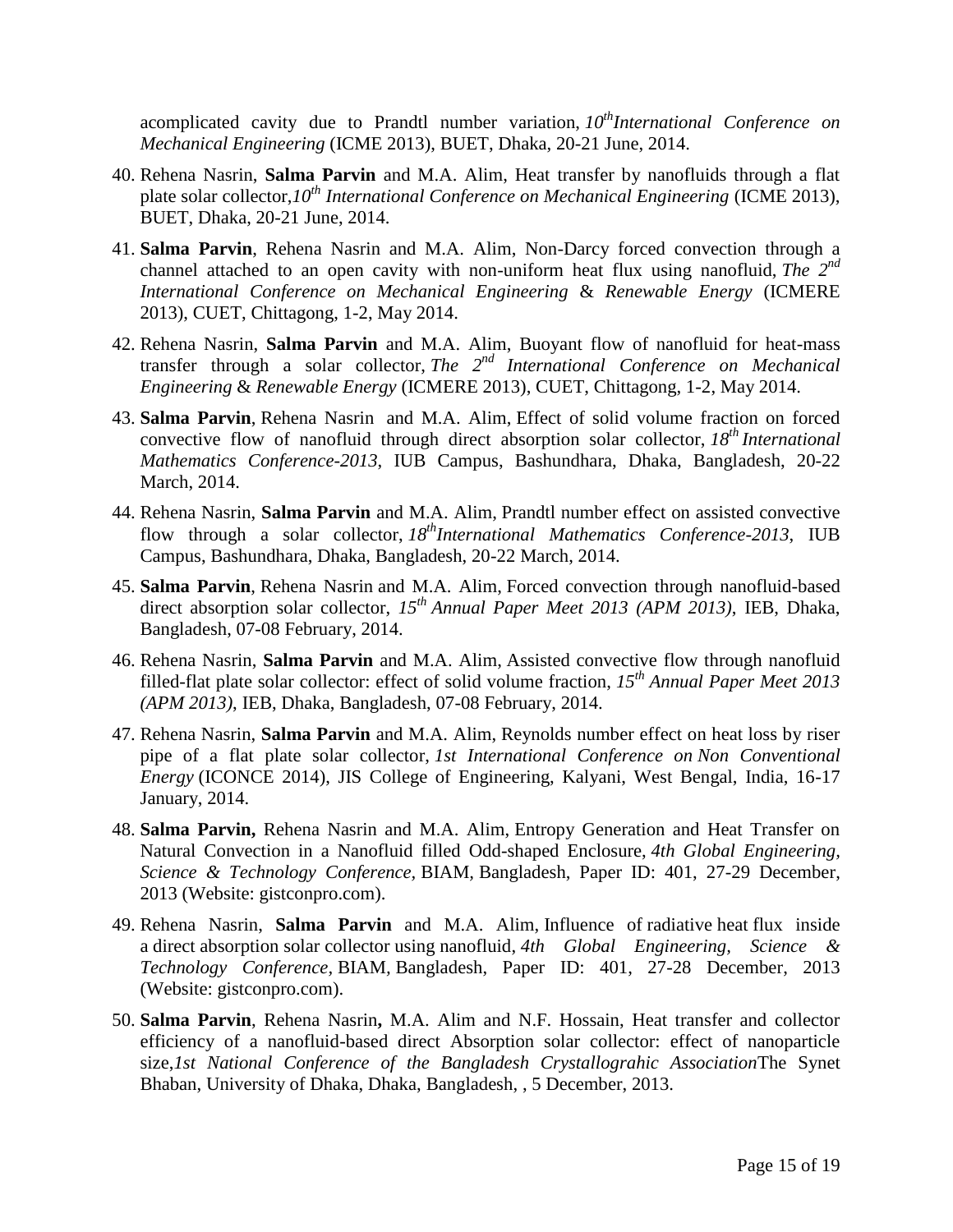- 51. Rehena Nasrin, **Salma Parvin** and M.A. Alim,Entropy generation by water-Cu nanofluid inside a tilted solar collector, *1st National Conference of the Bangladesh Crystallograhic Association*, The Synet Bhaban, University of Dhaka, Bangladesh, 5 December, 2013.
- 52. **Salma Parvin,** Rehena Nasrin and M.A. Alim, Conjugate effect of convection and conduction in a nanofluid–filled complicated cavity, *International Conference on Mechanical, Industrial and Materials Engineering* (ICMIME 2013), RUET, Rajshahi, 1-3 November, 2013.
- 53. Rehena Nasrin, **Salma Parvin** and M.A. Alim,Performance of nanofluid with different nanoparticles inside a solar collector, *International Conference on Mechanical, Industrial and Materials Engineering* (ICMIME 2013), RUET, Rajshahi, 1-3 November, 2013.
- 54. **Salma Parvin**, Rehena Nasrin,M.A. Alim and N. F. Hossain, Magnetic field effect on double diffusive free convection in a partially heated enclosure, 2<sup>nd</sup> International Conference on *Rough Sets, Fuzzy Sets and Soft Computing* (ICRFSC12), Tripura University, India, January  $17 - 19, 2013.$
- 55. Rehena Nasrin, **Salma Parvin**, M.A. Alim and N.F. Hossain, Convective flow in a solar collector filled with nanofluid: effect of aspect ratio, 2<sup>nd</sup> International Conference on Rough *Sets, Fuzzy Sets and Soft Computing* (ICRFSC12), Tripura University, India, January 17 – 19, 2013.
- 56. **Salma Parvin**, Rehena Nasrin**,** M.A. Alim and N. F. Hossain, Effect of nanoparticle volume fraction on non-darcy forced convection in a channel,  $6<sup>th</sup> International Mechanical$ *Engineering Conference & 14th Annual Paper Meet,* The Institute of Engineers, Bangladesh (IEB),28-29 September, 2012.
- 57. Rehena Nasrin, **Salma Parvin,** M.A. Alim and N. F. Hossain, Prandtl number effect on double diffusive free convection in a cavity filled with nanofluid, *6 th International Mechanical Engineering Conference & 14th Annual Paper Meet,* The Institute of Engineers, Bangladesh (IEB),28-29 September, 2012.
- 58. **Salma Parvin,** Rehena Nasrin,M.A. Alim and N. F. Hossain, Double diffusive natural convection in a partially heated cavity using nanofluid, *Global Engineering, Science & Technology Conference,* BIAM*,* Bangladesh, Paper ID: 922, 28-29 December, 2012 ( Website: gistconpro.com) **(best paper award).**
- 59. Rehena Nasrin, **Salma Parvin** and M.A. Alim, Convective flow phenomena inside a solar collector utilizing water-alumina nanofluid, *Global Engineering, Science & Technology Conference,* BIAM*,* Bangladesh, Paper ID: 512, 28-29 December, 2012 (Website: gistconpro.com).
- 60. **Salma Parvin,** Rehena Nasrin**,** M.A. Alim and N. F. Hossain, Double diffusive natural convective flow characteristics in a cavity, *5 th BSME-International Conference on Thermal Engineering,*Islamic University of Technology (IUT), Dhaka, Bangladesh, 21-23 December, 2012.
- 61. Rehena Nasrin**, Salma Parvin** and M. A. Alim, Effect of Prandtl number on free convection in a solar collector filled with nanofluid, *5 th BSME-International Conference on Thermal Engineering,* Islamic University of Technology (IUT),Dhaka, Bangladesh,21-23 December, 2012.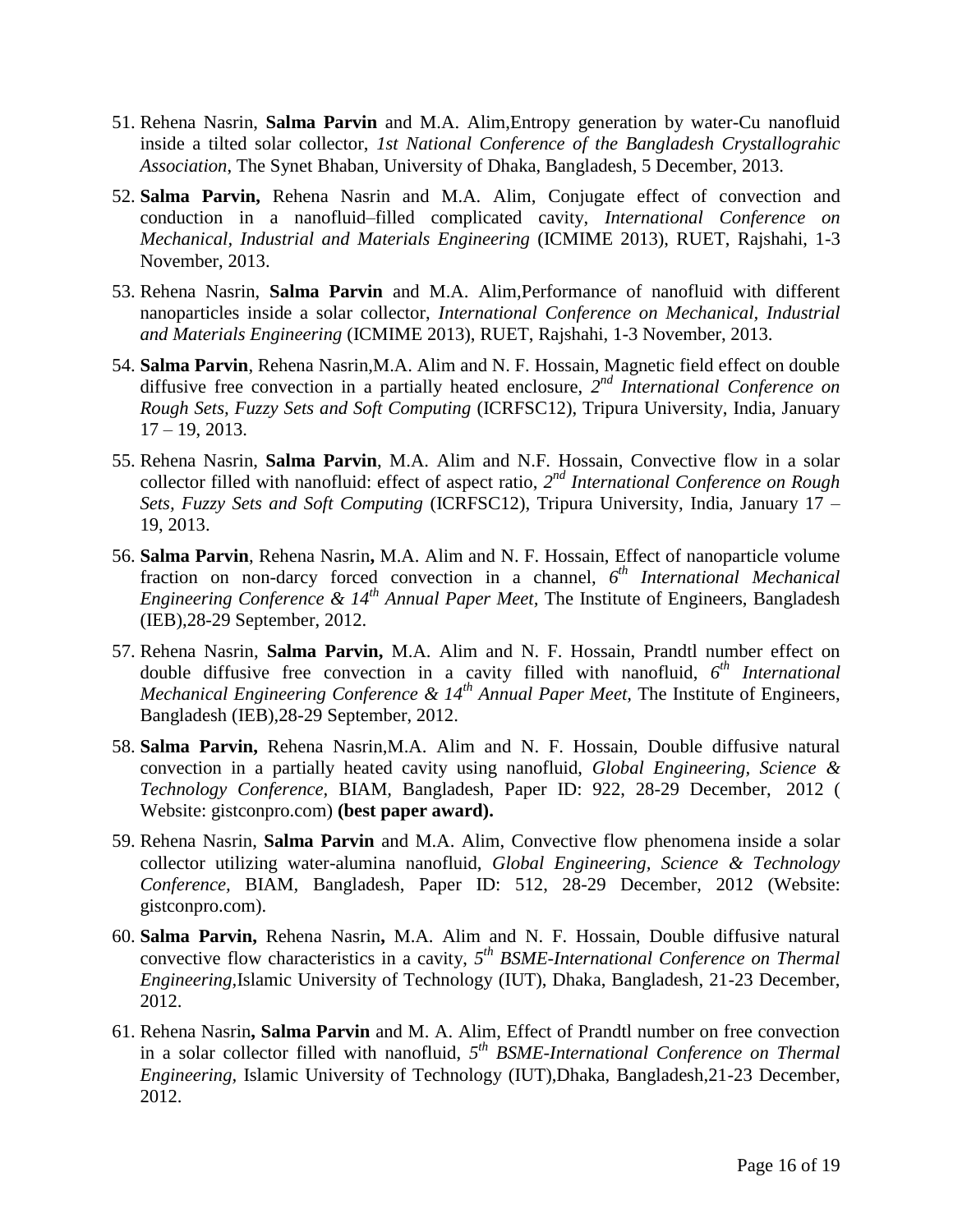- 62. **Salma Parvin,** Rehena Nasrin,M.A. Alim and N. F. Hossain, Non-darcy forced convection inside a channel using nanofluid, *International Conference on Physics of Today* (ICPT-2012), BUET, Dhaka, 15-16 March, 2012.
- 63. Rehena Nasrin, **Salma Parvin,** M.A. Alim and N.F. Hossain, Natural convection on double diffusive flow in a cavity filled with water- Al<sub>2</sub>O<sub>3</sub> nanofluid, *International Conference on Physics of Today* (ICPT-2012), BUET, Dhaka, 15-16 March, 2012.
- 64. **Salma Parvin**, Rehena Nasrin and N. F. Hossain, Influence of Prandtl number on mixed convection in a triangular wavy channel, *Third International Conference of Chemical Engineering* (ICChE-2011), pp. 206-210, BUET, Dhaka, 29-30 December, 2011.
- 65. Rehena Nasrin**, Salma Parvin** and M. A. Alim, Free and forced convection flow through an octagonal channel with a heat-generating hollow body, *Third International Conference of Chemical Engineering* (ICChE-2011), pp. 201-205, BUET, Dhaka, 29-30 December, 2011.
- 66. **Salma Parvin**, Rehena Nasrin and N. F. Hossain, Reynolds number effect on combined convection in a channel with a heat-generating tube,  $17^{th}$  *Mathematics Conference*  $(17^{th}$  MC-2011), Jahangirnagar University, Dhaka, 22-24 December, 2011.
- 67. Rehena Nasrin, **Salma Parvin** and M. A. Alim**,** Natural convective flow and heat transfer of water - Cu nanofluid in a trapezoidal enclosure,  $17^{th}$  *Mathematics Conference*  $(17^{th}$  MC-2011), Jahangirnagar University, Dhaka, 22-24 December, 2011.
- 68. **Salma Parvin**, Rehena Nasrin and N. F. Hossain, Effect of thermofluid parameters on combined convection in a triangular wavy channel,  $9<sup>th</sup> International Conference of$ *Mechanical Engineering* (ICME-2011), Paper ID - FL 003, BUET, Dhaka, 18-20 December, 2011.
- 69. Rehena Nasrinand **Salma Parvin**, Prandtl number effect on mixed convection in an octagonal channel with a heat-generating hollow obstacle, *9 th International Conference of Mechanical Engineering* (ICME-2011), Paper ID - TH 035, BUET, Dhaka, 18-20 December, 2011.
- 70. **Salma Parvin** and N. F. Hossain, (2011), Joule Heating Effect on MHD Combined Convection in a Lid-driven Cavity Heated from Wavy Bottom Surface, *3rd CUTSE International Conference* 2011, Curtin University, Sarawak Campus, Malaysia, pp. 011-017, 8-9 November, 2011 (**best paper award**).
- 71. **Salma Parvin**, M. A. Alim and N. F. Hossain, Effect of Sinusoidal Corrugated Bottom Surface on Mixed Convection in a Lid-driven Cavity with Internal Heat Generation, Proc. of International Conference on Modelling, Simulation and Applied Optimization (ICMSAO), 19-21 April, 2011, Kuala Lumpur, Malaysia, Paper No. 109-50632.
- 72. **S. Parvin** and M. M. Rahman. (2010), Numerical Study on Mixed Convection in a Ventilated Cavity in presence of a Heat-Generating Solid Circular Block. *13ACFM (Asian Congress of Fluid Mechanics)*, ISBN: 978-984-33-2214-2, IUT, Dhaka, Bangladesh, 17-21 December 2010, pp. 434-437.
- 73. R. Nasrin and **S. Parvin**, Numerical study of MHD free convection flow in an enclosure with a heated tube, *13ACFM (Asian Congress of Fluid Mechanics)*, ISBN: 978-984-33-2214-2, IUT, Dhaka, Bangladesh, 17-21 December, pp.379-382, 2010.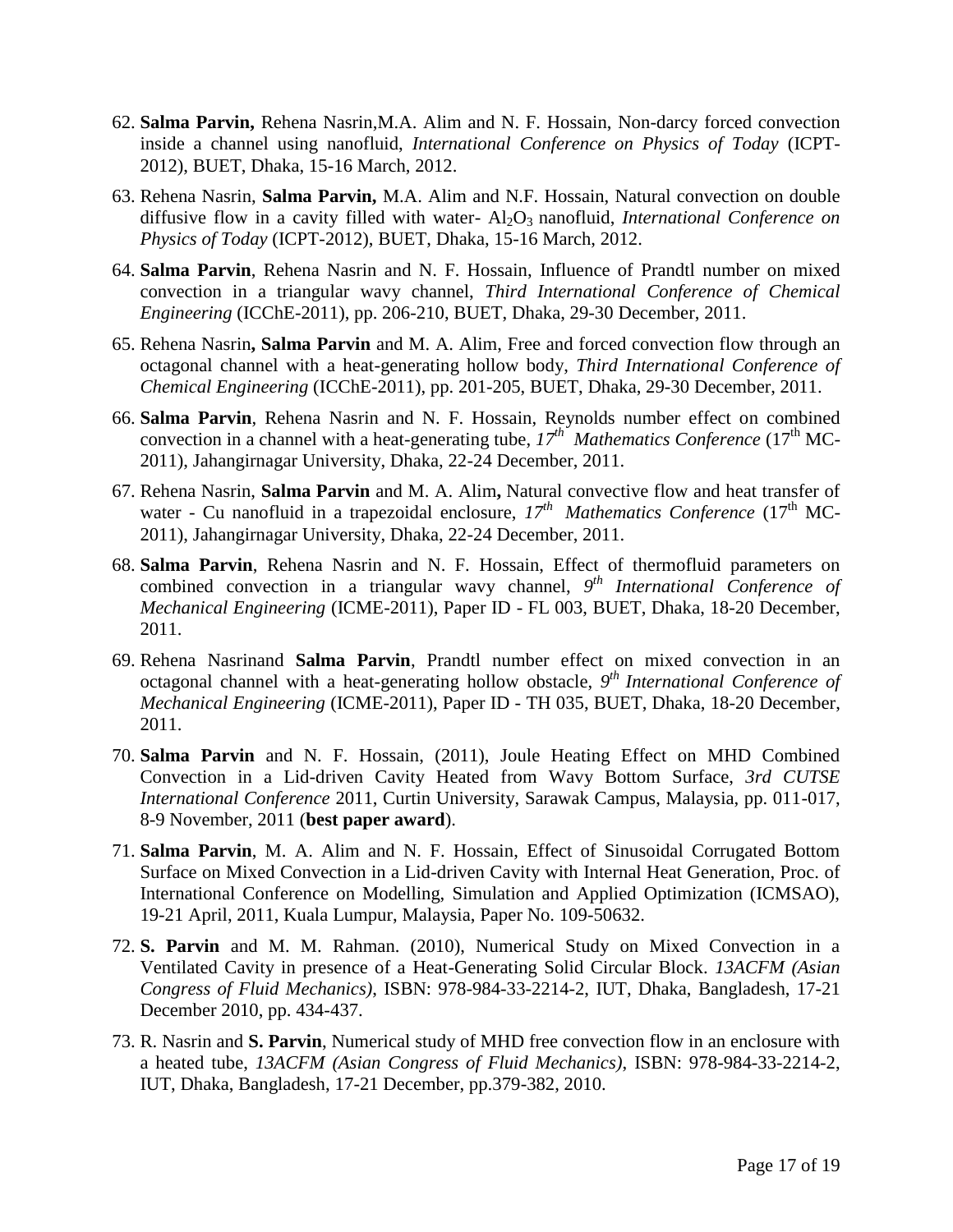- 74. **S. Parvin** and R. Nasrin, Effect of diameter of heated block with MHD free convection flow in a cavity, *MARTEC* (*International Conference on Marine Technology)*, ISSN: 2220-3117, BUET, Dhaka, Bangladesh, 11-12 December, pp. 209-213, 2010.
- 75. Rehena Nasrin and **Salma Parvin**, Effect of Reynolds number on MHD mixed convection in a lid-driven cavity with sinusoidal wavy bottom surface, *13th Annual Paper Meet*, *Mechanical Division*, *IEB*, Dhaka, Bangladesh, Paper No.- MED 18, pp.23 in the book of Souvenir,  $25<sup>th</sup>$  Sepember, 2010.
- 76. R. Nasrin, **S. Parvin** and M. A. Alim, Numerical study of variable viscosity and thermal conductivity with Conduction and Joule Heating on MHD Free Convection, Proceedings of the *16th Mathematics Conference,* Paper No. 16MC09-110. pp. 76 in the book of Abstract, BUET, Dhaka, Bangladesh, 17-19 December, 2009.

## **Dissertations:**

- 1. **Salma Parvin**, "Numerical Investigation of Magnetohydrodynamic Effect on Fluid Flow and Heat Transfer in Cavities", **Ph. D**. Thesis, Bangladesh University of Engineering and Technology, Bangladesh, 2012.
- 2. **Salma Parvin**, "A Study of In-Medium nucleon-Nucleon Cross- Section", **M. Phil.** Thesis, Bangladesh University of Engineering and Technology, 2005.

| т сгэбнаг нибтигасий   |                                                          |
|------------------------|----------------------------------------------------------|
| Father's Name          | : Md. Abdul Matin Sardar                                 |
| Mother's Name          | : Late Umme ara Begum                                    |
| Husband's Name         | : Mohammed Faridul Islam                                 |
| Date of Birth          | $: 01-09-1973$                                           |
| Nationality            | : Bangladeshi by birth                                   |
| Children               | : 1. Son-Abrar Islam, B.Sc. Eng. student                 |
|                        | 2. Daughter- Mujtaniba Islam, Grade IX student           |
| <b>Present Address</b> | : 28/5, Teachers Quarters, BUET, Dhaka-1000, Bangladesh. |
| <b>Mailing Address</b> | : Professor,                                             |
|                        | Department of Mathematics,                               |

## **Personal Information**